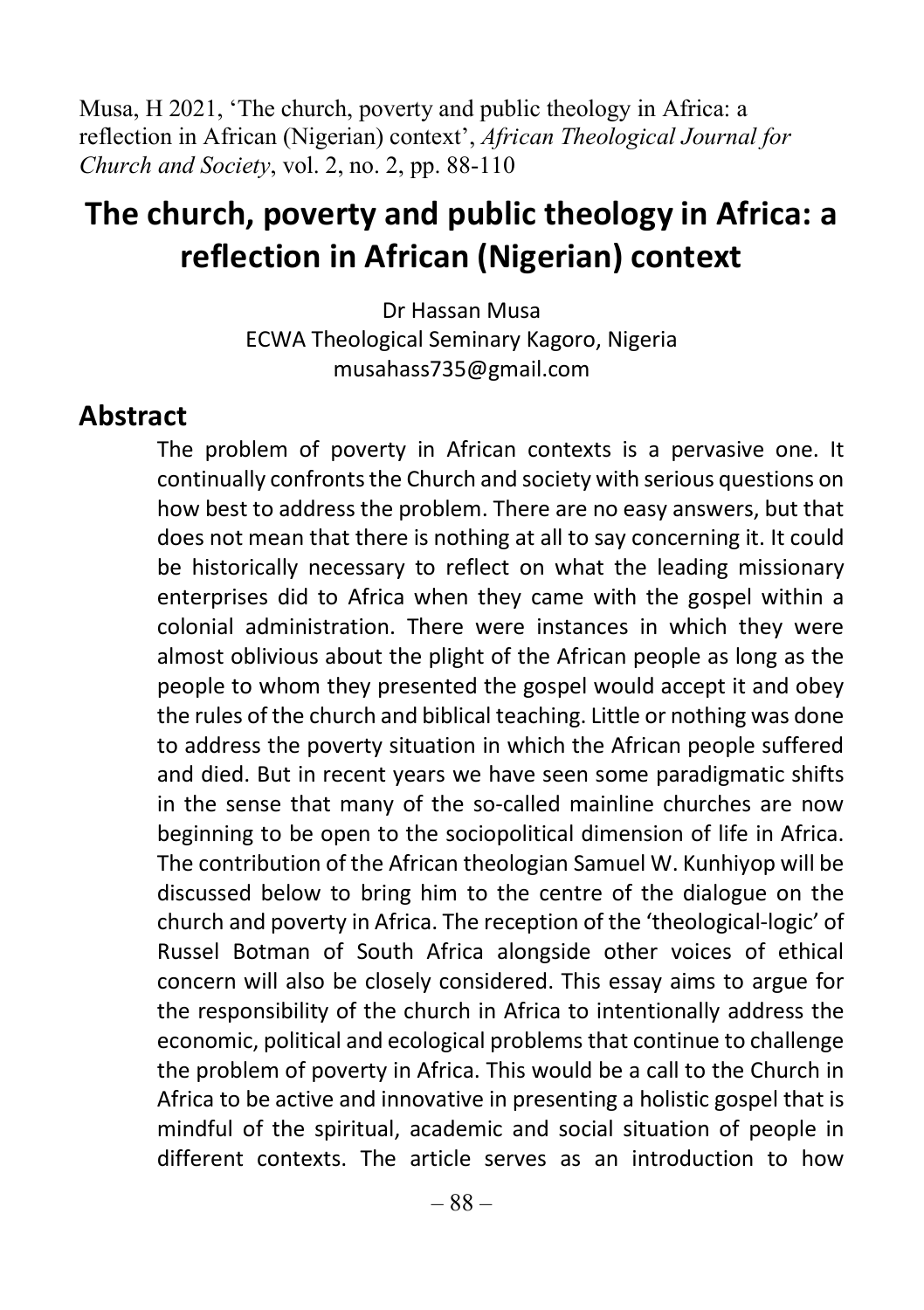Christians would hopefully continue to interpret the Bible in responsible and constructive ways.

### Introduction

This essay focuses on discussing the ravaging problem of poverty in Africa. As highlighted by Piet Naudé, the idea of Africa can endlessly be problematic in itself (Naudé 2010:221-230). Nevertheless, we shall continue to describe what we mean by "Africa," perhaps to come to an understanding of its meaning and scope. Africa has historically been associated with blackness and poverty. This is nothing beyond human ideological prejudice against the African people through histories of dehumanization. This kind of view may generally be attributed to the legacy of slavery and historic segregations on the continent. Be that as it may, it is my view that the continent of Africa is loaded with a lot of issues and histories of struggle. This essay attempts to highlight some of the struggles in Africa to create an awareness of it, which will hopefully raise the interest of many readers among African Christian theologians, pastors and writing scholars to critically and (hopefully) adequately rise to the challenging problem and history of the problem of poverty in Africa from an African public theological perspective.

Africa in this context is not just a description of the home of the black race; Africa is historically and technically beyond the home of only black people. Like Nelson Mandela once said of South Africa, I want to postulate about Africa today: it is the home of all those who live in it, and hopefully add the idea of those who work to build and maintain it as a good and beautiful continent. From southern Africa to the eastern, western and northern parts, we more often than not hear stories of human suffering, death and dying, due to various and sometimes intersecting problems of evil, poverty and diseases. In what follows, I would like to provide a survey on the problem of poverty in Africa, with the hope of suggesting some ethical ways that Christian biblical interpreters can closely engage with the problem and hopefully find useful ways of progress in life beyond them.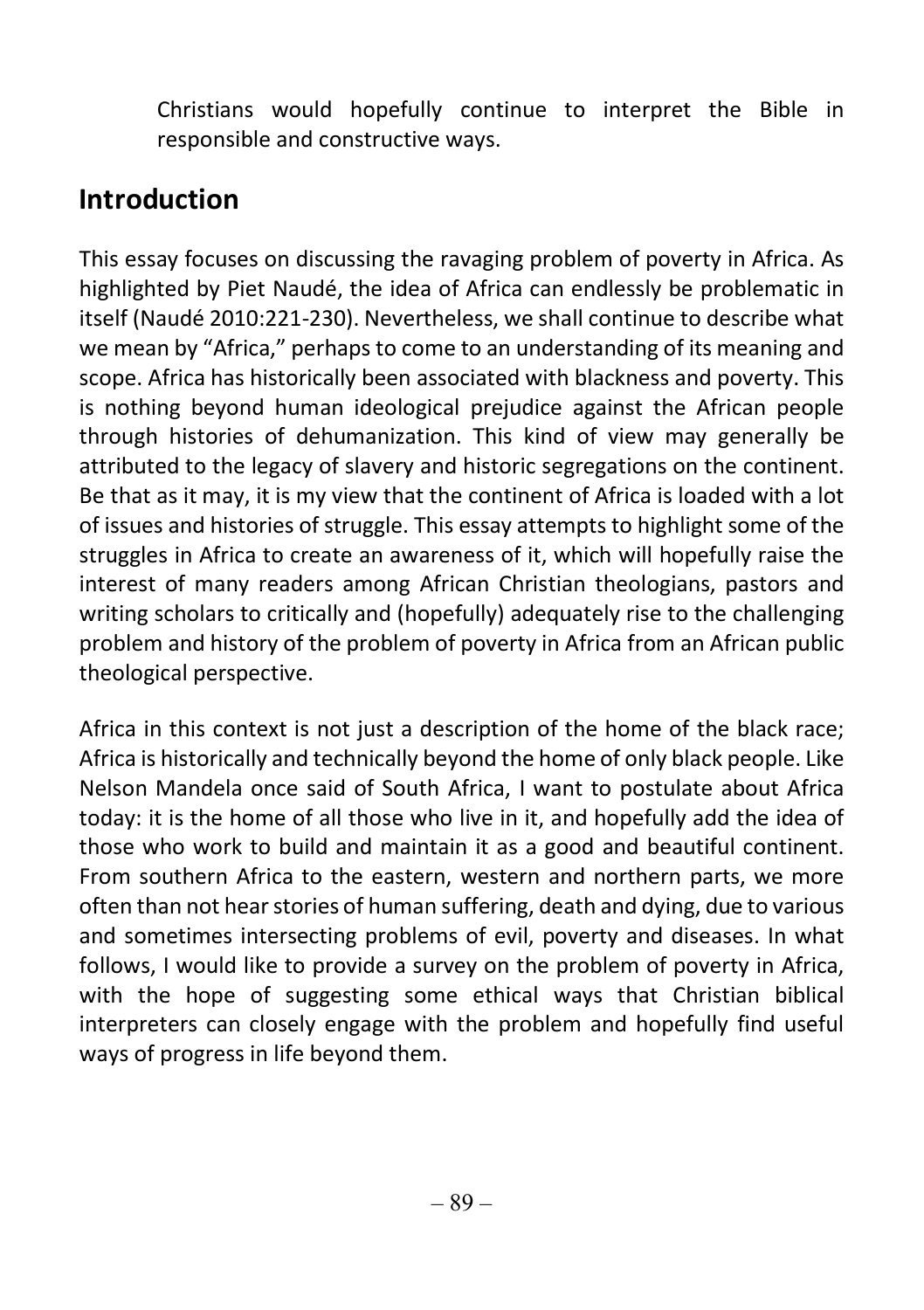# Poverty in Africa: A Dialogue with Samuel W. Kunhiyop<sup>1</sup>

In chapter 10 of African Christian Ethics, Samuel Waje Kunhiyop briefly describes the problem of poverty in Africa. He opens the chapter with a Malian story as a microcosm of Africa, referring to Harber Sabane, the then elected Mayor of Timbuktu in Mali, who described his African context by saying: "We are very, very, very poor" (Kunhiyop 2008:137). The reality of poverty can be seen especially in the degree of its presence in these words by the repeated use of "very" to emphasise the enormity of the problem. Wilbur O'Donovan, after many years of living and ministering in Africa, discovered that "Poverty is one of the greatest problems in Africa today" (2000:141). He further describes what he calls "[t]he Painful reality of poverty in Africa" within which he discusses the fact that "[o]ne out of every three Africans does not get enough to eat….[t]ens of millions of African children suffer from malnutrition, which means retarded physical and mental development, disease, disability and death" (2000:143; Kinoti 1994).

Furthermore, from the United Nation's Human Development Report, the five "poorest' countries "in the World are Niger, Sierra Leone, Burkina Faso, Mali and Chad – all located in Africa" (Kunhiyop 2008:137). Regardless of where these countries are located in Africa, the point is that they are African countries and that they are poor. Even the so-called developed countries within Africa, places like South Africa, have a very large number of poor people roaming the streets and living in shacks in townships. The regions and slums where they stay are often very dangerous places because of the incessant presence of violence and dehumanisation.

Sunday B. Agang, among others, highlighted the problematic effects of corruption in Africa. This may be considered from both the secular political

<sup>&</sup>lt;sup>1</sup> The reason for my choice to dialogue with Samuel W. Kunhiyop is mainly because of his interest on giving Christian ethical approaches to questions of life interest in African contexts. He is not alone in his viewpoint but he has been largely ignored by many African scholars specifically on the question of poverty and the church in Africa. I found his reflections on the presence of poverty in the Bible insightful and thus I focus on him in this section.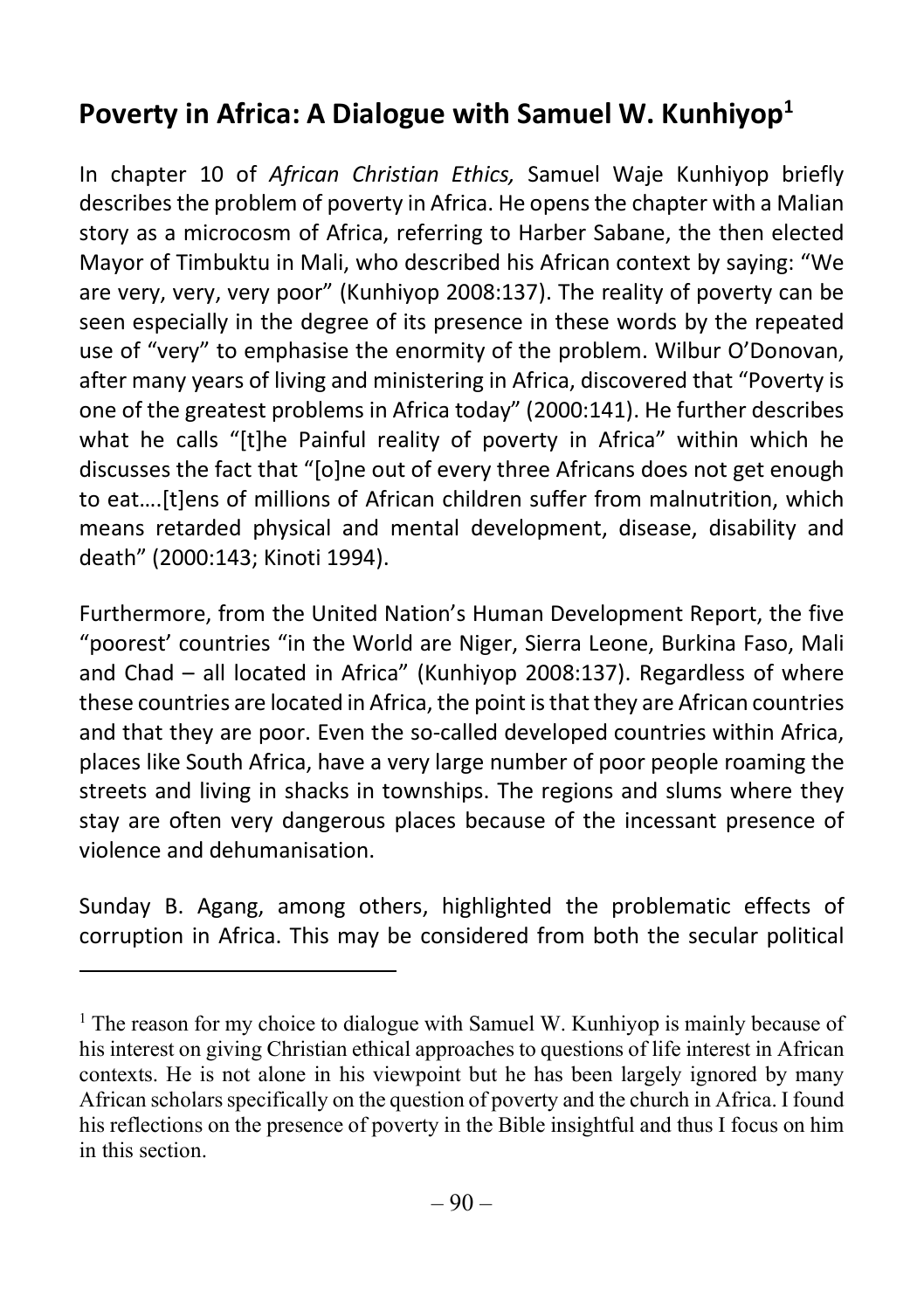system as well as the religious (even Church) leadership systems as being one of the keys for breeding unnecessary situations of poverty in Africa. In Agang's view, corruption more often than not leads to violence and violence leads to poverty and dehumanisation (2016; 2017; Kajom 2015). Popular examples can be cited to make this point clear and concrete; places like the North-Eastern regions of Nigeria have seen the ravaging effects of violence through the Boko Haram militia. The people of the Niger Delta region can also tell many stories of ecological and human destruction and poverty because of the historic conflicts that they have experienced around the oil wells in their region. The problem of land ownership and control has been the struggle of the day in Nigeria, mostly between the Fulani Herdsmen and farmers in Benue, Kaduna and Plateau States. Other contexts, like in Kenya, have seen the disastrous effects of Al-Shabaab. In the Central Africa Republic, the recent years of political instability have witnessed actual dehumanisation and intolerance and the notorious South Sudan religio-political conflicts remain an African embarrassment because of the betrayal of an African sense of identity. The socalled "Ubuntu"-identity has been damaged. It is supposed to bring Africans together into solid communitarianism and religious homeliness, especially within the One Body of Christ, so that others who are not within this metaphoric context may see the goodness of God manifested in ways that confront and counter poverty and all forms of injustice.

It is acknowledged that "[p]overty manifests itself in many ways" (Kunhiyop 2008: 138) such as socioeconomic poverty, religious poverty, political poverty, collective poverty and individual poverty. All these forms of poverty do not necessarily mean the "lack" of something good and essential. For example, "religious and political poverty" is not necessarily the lack of basic commodities within a particular context, but rather the lack of the necessary "will" and "wisdom" to responsibly manage them to satisfactory ends. Unfortunately, we have to face the reality that "poverty is pervasive" in Africa, as described by Kunhiyop. He further explains that "Television viewers are bombarded with pictures of weak, hungry and emaciated human beings all over the continent. Beggars roam the streets of most of our cities, laying siege to car owners and begging for coins in order to feed their families and stomachs" (Kunhiyop 2008: 138).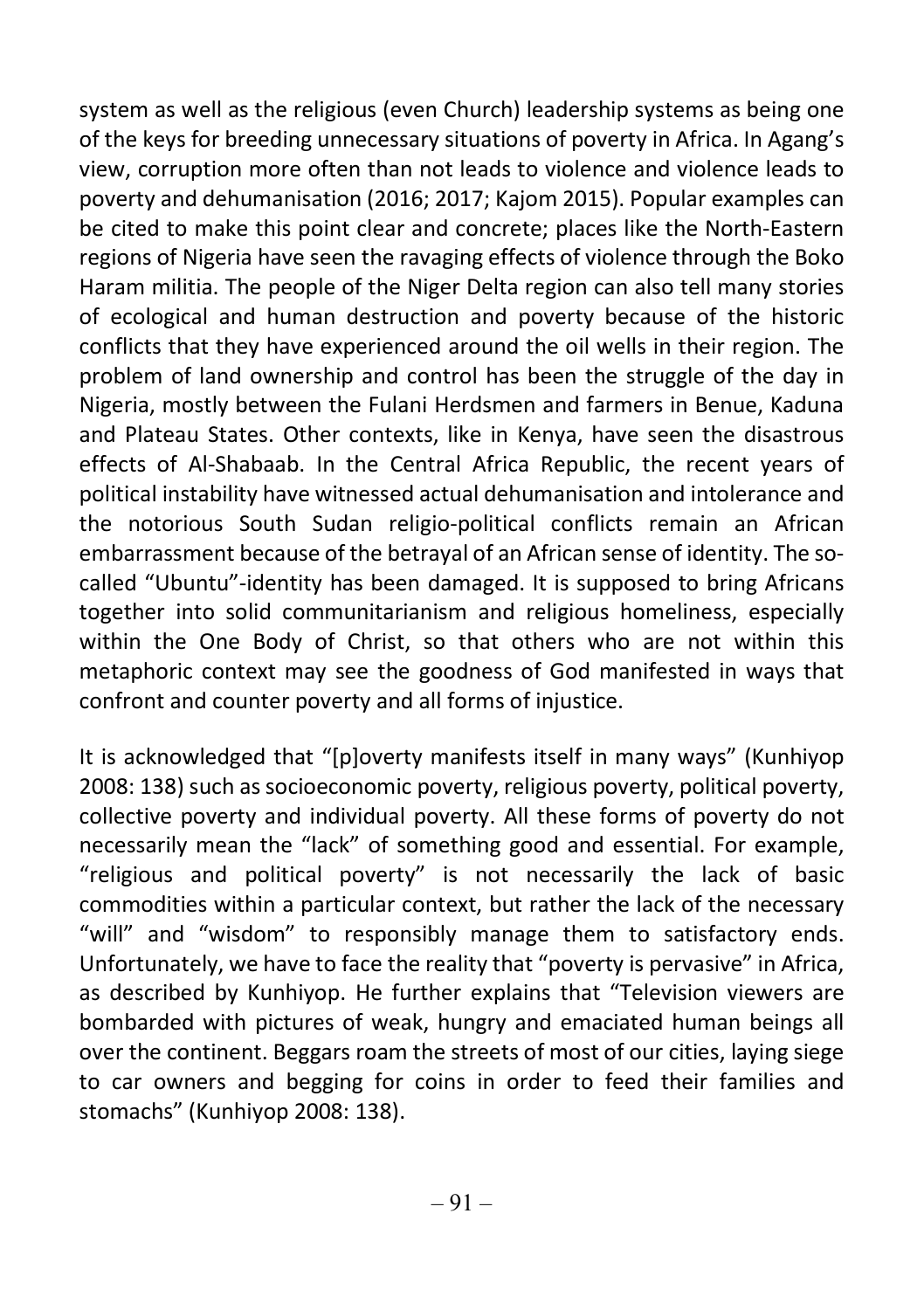In her book Surprised by the Man on the Borrowed Donkey, the South African theologian, Denise Ackermann saw and described South Africa as a context of "deep contrast." She discusses the gross problem of "[e]conomic inequality" (2014:241; Terreblanche 2002; Terreblanche 2012; Mbeki 2009) that seriously characterised her country in surprising and challenging ways. In connection to the idea of poverty in (South) Africa, Ackermann has another concern, namely the "feminization of poverty", which she describes as "a pernicious problem in our country" (Ackermann 2014:242). In her effort to help us see the market ideology that has been consuming us in the world today, Ackermann acknowledges that "Consumerism is a worldwide phenomenon" (Ackermann 2014:250; Atwood 2008; Brubaker 2001; Cavanaugh 2008; Childs Jr. 2000; Wheeler 1995). For life to be possible and (hopefully comfortable) for everyone, we need to be serious in deconstructing our consumerism and embrace communal love, care and generosity.

Going back to Kunhiyop, I would like to argue that poverty emerges not within Africa's needs but mostly from Africa's abundance. He helps us to focus on some basic needs of Africa that have to do with the social, economic and political systems of life. These spheres of life are replete with cogent needs that need to be closely addressed for Africa to be liberated from herself and be bold enough to rise and thrive. There is no doubt that "Africa's Needs" are many and as I mentioned previously, these "needs" are not the necessary reasons for poverty in Africa but rather are the result of the misappropriation and mismanagement of the resources which lead to the ever-growing sense of those needs. These needs are pointers to the clarion call that this contribution among others needs to make to raise the consciousness of many who might be unaware of the grim reality of poverty in Africa with the hope that the church as Christian faith community will take the lead in rising against these enormous challenges.

One of the actual needs that Kunhiyop pointed out is the "[n]eed to develop resources." The resources that need to be developed are not actually in terms of the elemental naturalness of the resources, this is because we believe that God has naturally endowed Africa among other continents with abundant wealth in terms of human and natural resources. But one of the main areas that need development in this regard is the processing of these natural resources to meet the needs of the poor. "Though Africans are poorer than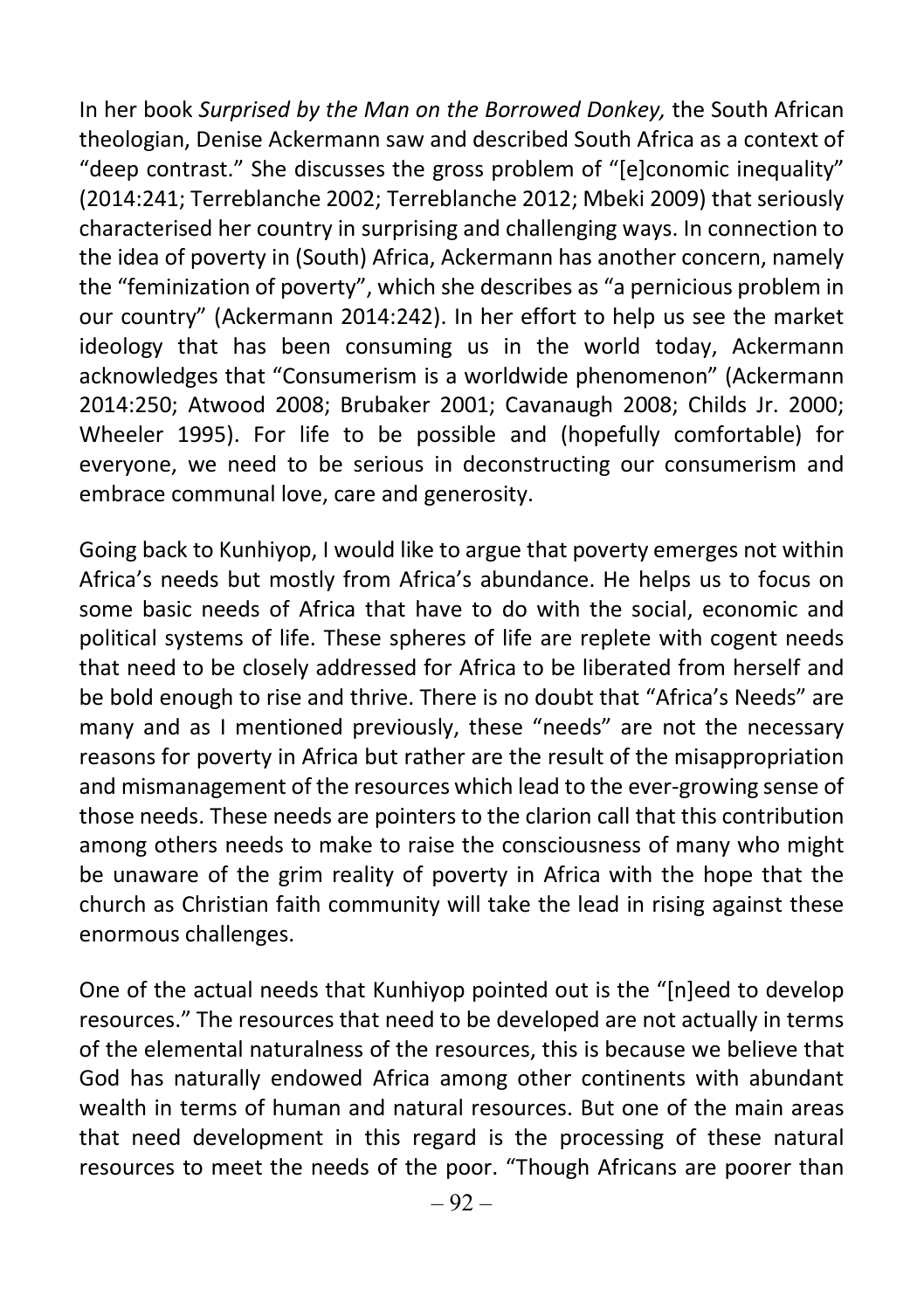people in other continents, they have more children to feed" (Kunhiyop 2008:139).

It is, unfortunately, true that "Africa's government do not always make wise decisions when it comes to developing and distributing the continent's resources" (Kunhiyop 2008:139). Many politicians in African governments have made their calling into public service to be a profession that must be paid in millions and billions of dollars, Rand, Naira etc. while the people who have elected them into office and gave them the mandate to occupy those public offices die of starvation or inadequate social amenities. We have very good governing structures in Africa even before the advent of democracy. At this point, I am thinking of the traditional system of Africa's territorial protection, personal and corporate work ethics as well as the well-known communal system of life that looks into the other in search of oneself and its appreciation. But in the contemporary systems that are mostly democratic in many countries around the world including many African countries, the story is a far cry from actual democracy. This is why some people tend to ridicule Africa's democracy by calling it 'democrazy.' It is because of how crazy some politicians have made the democracy become. There is no justice and equity in many senses of governance. This reason among others, calls us to rethink our "African Democracy" into a more preferable option that will be useful to our communal development, not just personal enrichment.

In connection to the above-mentioned need is the 'need for better health care.' O'Donovan discovered that "(t)here are already serious problems with poor health in Africa due to tropical diseases and parasites such as bilharzia, malaria, hepatitis, dysentery and other things" (2000:143). It is rightly observed that "[i]nadequate health care means that infant and maternal mortality are high on the African continent" (Kunhiyop 2008: 139). There are well-known health challenges in Africa today like HIV and AIDS, Tuberculosis, Malaria, Ebola, SARS-CoV-2, etc. which need urgent and intensive response towards lasting solutions. The problem with the "Ebola" virus has been reasonably addressed to the extent that I am not sure if there are any serious cases in recent times. Nevertheless, it is not a call for us to relax about it. There is a growing concern about Lassa fever as well as the increase of malaria and other transmittable diseases that appear deadly and are a serious threat to many people in Africa.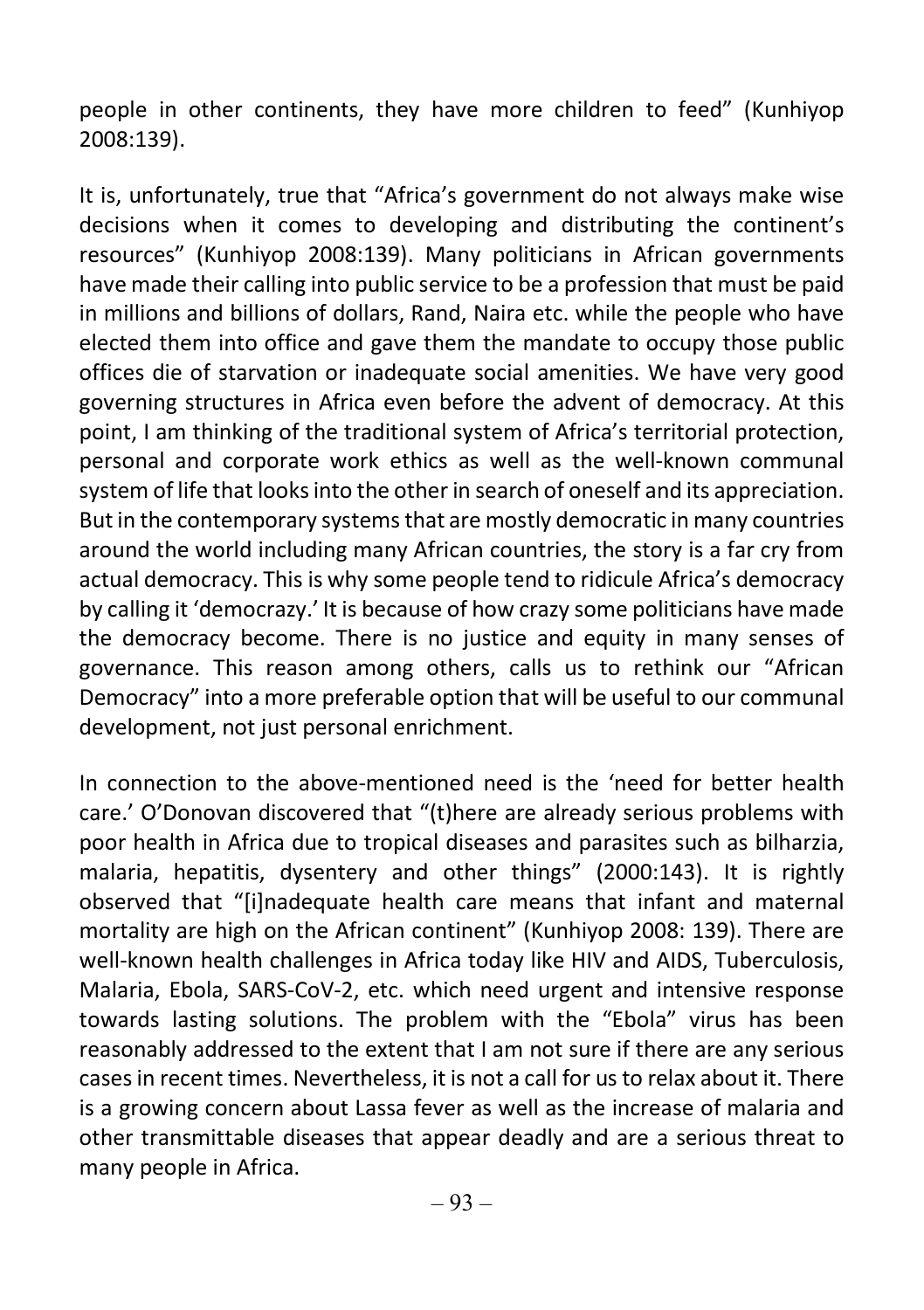Another important need that must not be neglected in Africa is the need for better education. "Poor education restricts the progress of life" (Kunhiyop 2008:140). Many young people are either uneducated or undereducated in Africa today. Many of them are seen parading the streets and are consequentially a threat to the security and wellbeing of the general public. Those young people need to be rescued from the terrible situations that keep them captive to liberate them into a viable life system within which their presence can be felt and their contributions can be accepted and appreciated. Many politicians use those undereducated youth as their political weapons during their campaigns and afterwards to keep themselves safe and to maintain the distance between themselves and their opponents. This has unfortunately taken a very bad and sad turn in northern Nigeria whereby undereducated girls are being misused. These young girls should have been the pride of the nation and by giving them a good education we shall save the country and guarantee a future for the next generation.

There is also a need for food in Africa. One of the seriously challenging reasons for the attention to food security in Africa today has to do with the presence of "natural calamities" (Kunhiyop 2008:140) such as epidemics, drought, deforestation and global warming. Lack of good food to eat is gradually pushing people away from one place to another and worst of all prompting some to disastrous behaviour in order to survive. The church in Africa needs to be careful and mindful of ways to closely respond to these challenges. There is a need to "inhibit warfare" which is mostly caused by poverty and marginalization. Kunhiyop rightly observes that poverty both fuels and is fuelled by wars and internal strife (Kunhiyop 2008:140).

There is a need for good governance in terms of "honest" governance in Africa. As has earlier been mentioned, there is a lot of corruption in the governing systems of African governments today. "Corruption has infected politics and government in Africa" (Kunhiyop 2008:141). It is unfortunate but necessary to face the truth that our African political systems need to be thoroughly reformed and transformed from what they have been and what they are today. It is interesting and timely to note that there is a need "for Christians to live out their faith." There are many professing Christians in all tiers of government in African countries today but the question is whether they are living according to the principles given in the Bible and exemplified by Jesus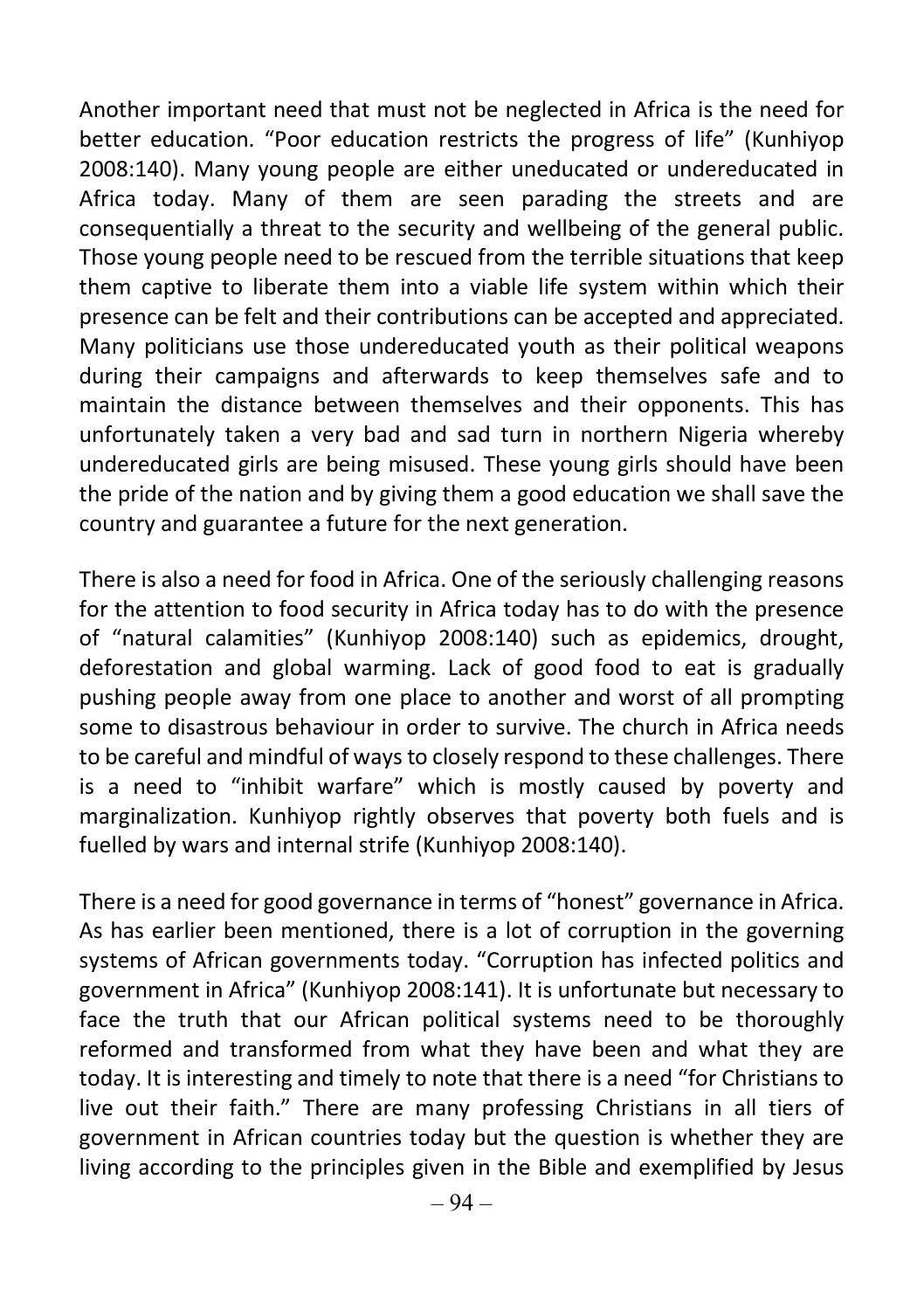Christ and his disciple. There are many African Christians in public services who do not live up to the expectation of the life of Christ. "Sadly, Christians are also implicated in some of the factors that contribute to keeping Africa in poverty" (Kunhiyop 2008: 142). In a more explicit prophetic voice, Kunhiyop observed that "Christians are also complicit in the corruption that plagues many African countries and inhibits development" (2008:142).

As earlier indicated, this essay aims at providing the reader with some leading and challenging issues around the phenomenon of poverty in Africa with the hope that the Church can be motivated to take the discussion and the quest for truth and justice further in the search for the Africa we want and that God wants us to live in. This will be possible if we pick up the challenge for doing public theology within biblically revealing truth, and a humanly honest sense of engagement in the ways we see, think, pray and respond to the realities around us. In what follows I would like to provide a short survey of poverty from biblical perspectives of both Old and New Testaments and then suggest some theological thoughts that can be useful in responding to these private and public, life-threatening realities.

### Poverty in biblical perspective

Stephen Adei agreeably suggests that "Poverty is a recurring theme in the Bible…. Many are poor because we live in a world where injustice and skewed economic order mean they lack access to education, land and other means of improving their material conditions (Jas 5:1-6)" (Adei 2010:788).

In this section, the idea of poverty will be discussed briefly from both Old and New Testament perspectives as indicated above (Hoppe 1987). There will not be exhaustive discussions of the concept in terms of linguistic analysis. This will be left for further critical and comparative studies.

#### Poverty in the Old Testament

Humanity as "Adam" was created in the abundance of God's provision (Gen. 1 &2), in the sense that everything that mankind needs was provided in their first home before the coming of the problem of sin as rebellion from God (Gen. 3). Sin was the first reason that pushed humanity away from the abundance of God's provision into the world of poverty (lack and needs). While out of the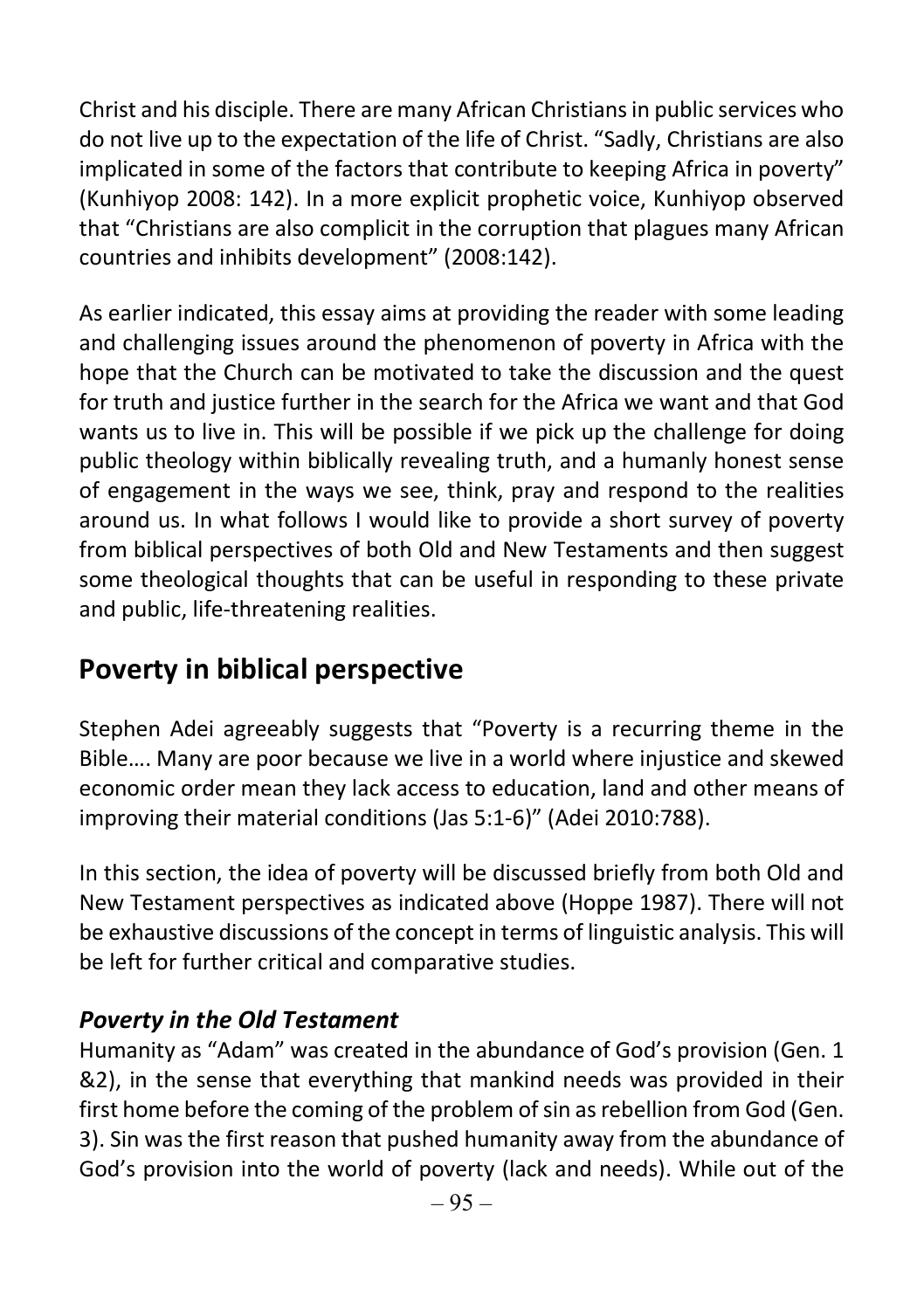Garden of Eden mankind had to toil and suffer because of their rebellion against God's will and plan for their lives. The fact that work became tedious and life was lived under very harsh conditions brought a new perspective to the life and role of mankind in the world. Nevertheless, the grace of God has already been sufficient to all the generations that came and gone until the time of the law when God's provision came to the people of God in God's generosity and generative love. Even though mankind has fallen into sin, God's heart of love was always open to man and to search for them. This is seen in the body of the law given to the Israelites especially on issues that have to do with God's concern for the wellbeing of humanity.

The Pentateuch is replete with God's legal provision of protection and principles that help the poor to be well taken care of by those who are rich in context (Michael 2015: 72-73). The poor were not neglected in the Torah. "God in his love and mercy made provision for them" (Kunhiyop 2008:144 cf. Exodus 22:21-24; 23:6-11; Lev. 19:9-10; Deut. 15:4-5; also see Gelin 1964; Gutierréz 1991, 2013, 2015 and Hughes and Bennett 2006).<sup>2</sup> Furthermore during the time of the prophets, "being poor became synonymous to being oppressed (cf. Amos, 2:6; 4:1; Isa. 3:14; 10:1-2; 11:4; cf. Kunhiyop 2008: 144). There was no room for the oppression of the poor, widows and orphans in the Old Testament. Whoever did that was rebelling against the revealed will and law of God. This is mainly to teach the people of God to learn to take note of those in need and to live according to God's ordained principles of neighbourliness.

In wisdom literature, the issue of poverty and being poor was not neglected. But rather it receives practical attention from a correlative perspective. This shows that people do not become poor for no reason, but that it must be connected to some kind of cause (cf. Prov. 19:1; 28:6; 19:22). One may ask within the context of the wisdom literature and more especially the book of Proverbs, what causes poverty? The answer that one may readily encounter in response to the foregoing question could be either or both of the following; Laziness (10:4; 19:15, 24; 20:13; 21:17) and foolishness (Prov. 11:14; 10:14-16;

<sup>&</sup>lt;sup>2</sup> For more on what God says concerning the poor and poverty cf. Deut. 15:11; Ps. 140:12; 74:21-22; Prov. 31:8-9; Ps. 82:2-4 etc.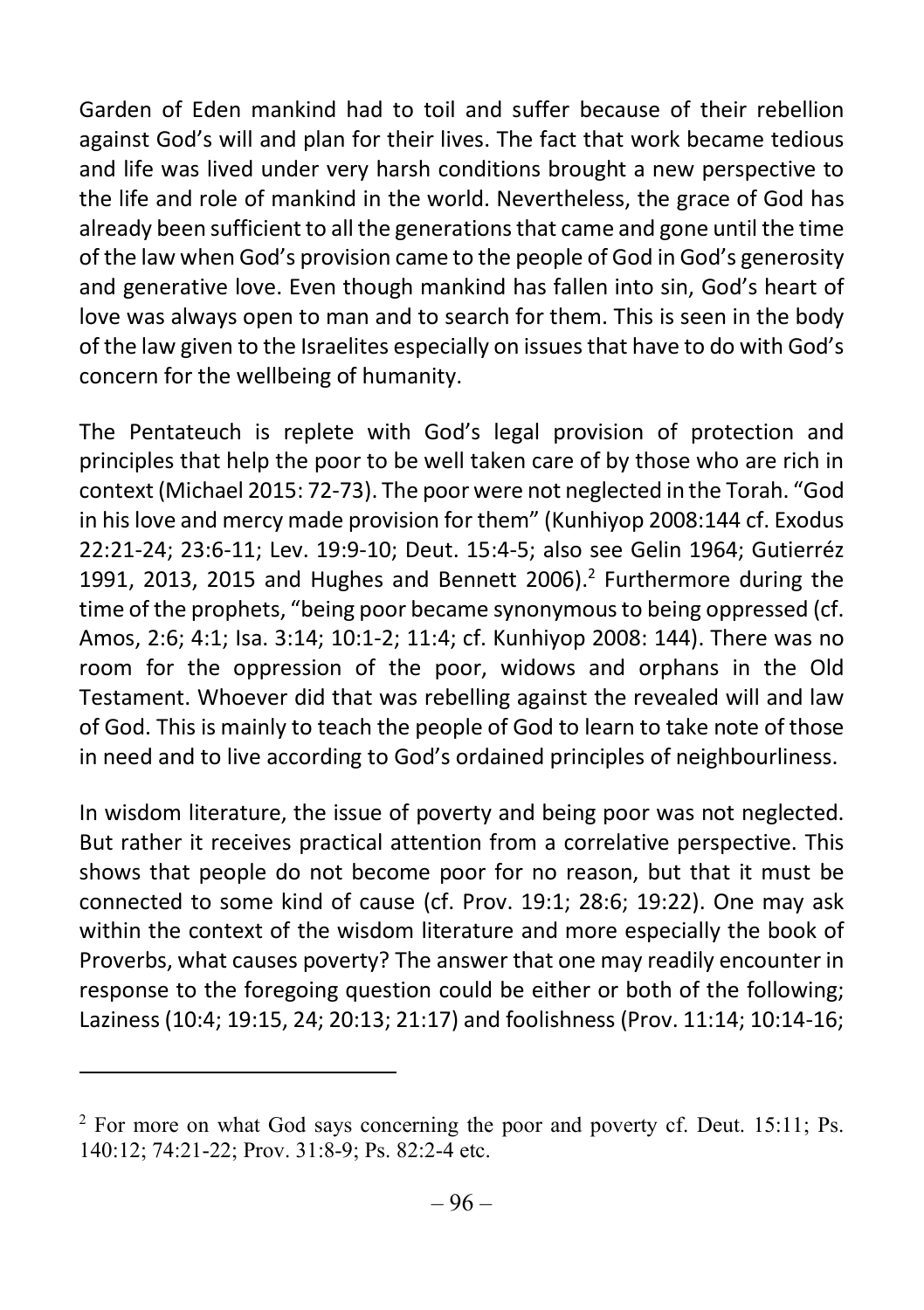13:18). The call within this book in particular is for the life of responsibility and wisdom which leads to success and affluence.

Poverty is also mentioned in the Psalms. Like in Proverbs, poverty is also related to some kind of circumstances and/or people that must have caused it. Thus in the book of Psalms, the enemies of the poor are the wicked ones (cf. Ps. 10:4-7; 140:4, 8; Kunhiyop 2008:145).

After considering the problem of poverty in the Old Testament we shall now turn our attention to the New Testament for further explorations.

#### Poverty in the New Testament

From the start of the ministry of Jesus, the poor are addressed in the way He lived and taught. The concept of being "poor" does not necessarily refer to physical lack but rather it could be pointing to one's spiritual state of being. It is good to be "poor in spirit" (Matt, 5:3; Luke 6:20) for this kind of people shall experience God's abundant provision in Jesus Christ that fulfils their lives. It may be striking to note here that Jesus was among the poor in the NT (Matt. 8:20; Luke 9:50; Kunhiyop 2008:146). The life of a poor widow features in Mark 12:38-44 and is used as a framework to criticise those who are rich and unwilling to make sacrifices from the abundance they have been blessed with. This widow's generosity is a point of departure to remind us of the scarcity of resources in the hands of many women (widows) in Africa, yet, to call us to the Christian possibility and responsibility of giving by faith and hope.

The rich are further criticised by Jesus during his encounter with the rich young ruler (Mark 10:21; Luke 18:22). This is a person who had so much that he was not willing to give up anything for any other person. This kind of life does not show any sign of true repentance to follow Jesus by faith and hope. This kind of life must be critically confronted and reconstructed within our hermeneutical lenses and active participation in helping those in need around us. Jesus' life was one of surprising invitations, awe-inspiring words of grace and wisdom, and wonderful extensions of love and life even to the poor. The invitation to the great supper (Luke 14:10-24) clearly demonstrates that the poor also do have a space in Jesus' life and economy. These "poor" may be hermeneutically understood today to mean those who need God's salvation. Yes, they are indeed poor, and we have a lot like them in present African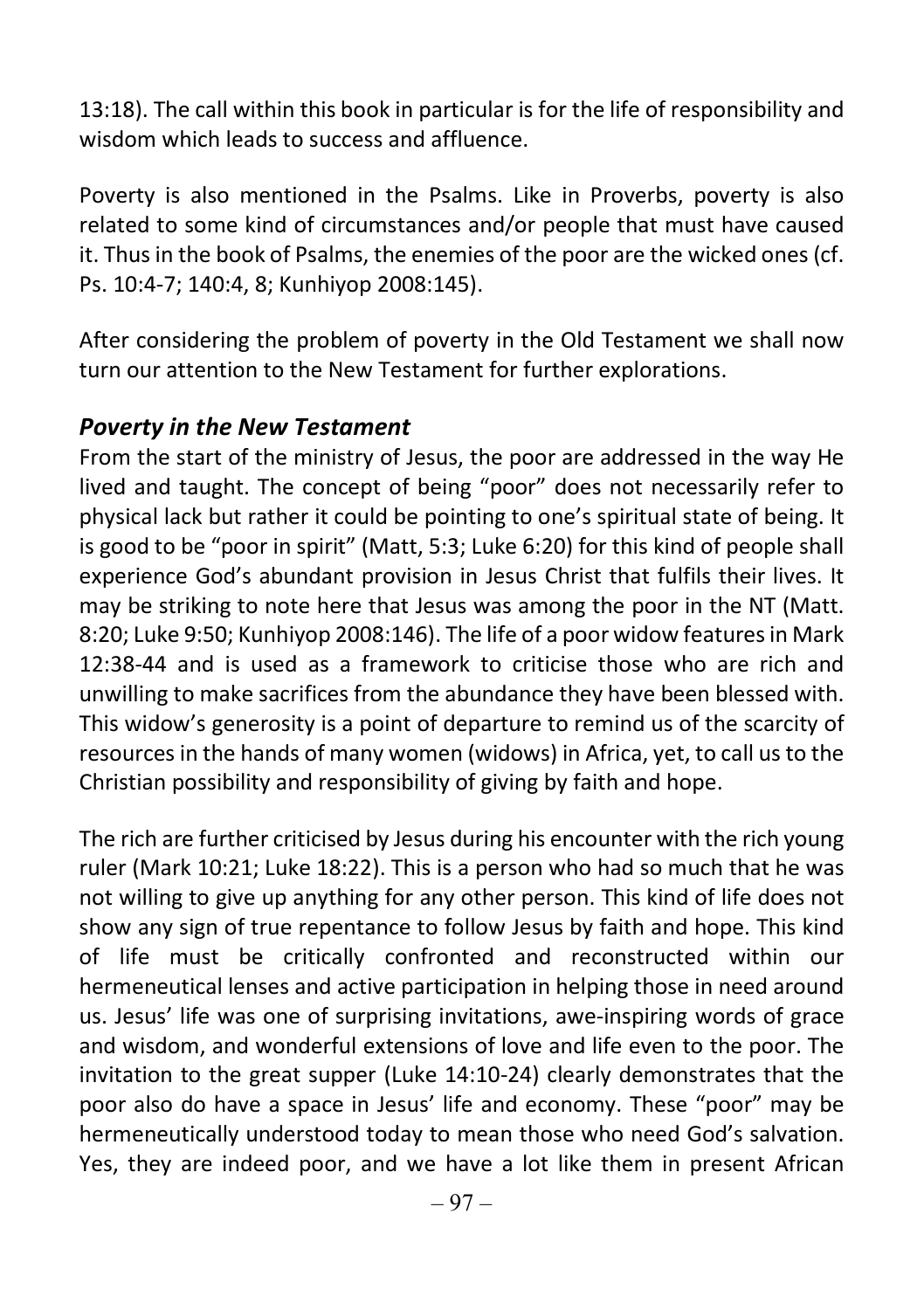contexts. Thus, whether poverty is something physical concerning the lack of enough food to eat or clothes to wear, the life and teachings of Jesus challenge us to be true disciples who care and give to those in need. The parable of the poor Lazarus and the Rich man (Luke 16:19-31) feature clearly in the teaching of Jesus that those who are marginalised, exploited, and neglected by the rich can be assured of God's presence and care. This is the calling of the church in Africa today. The story of the encounter between Jesus and Zacchaeus (Luke. 19:1-10) further describes how the evangelist Luke, criticised the evil structures of dishonesty and selfish-aggrandisement. Jesus confronted Zacchaeus in his affluence and that encounter led Zacchaeus to a new life of generosity and honesty.

The problem of poverty was confronted in the active care of the early church. As reported by Luke, there was "no poor" among them (Acts 2:44-45; 4:33-35; Kunhiyop 2008:147). This is because the members of the early church have created spaces within themselves that those in need among them could share. No one held onto anything and claimed that it belonged to them alone. The caring and sharing life of the early church was legendary and it is a continual challenge for us in Africa today. The caring nature of the church was not just a collective effort but is also reflected in their individual lives of service toward one another. This could be seen in the life and ministry of Peter and John at the temple gate (Acts 3). On their way to the place of prayer, they met a beggar. He was begging for money but the disciples did not have any money with them that they could give him. But they prayed for him and gave him wholeness through their love and care. We have a lot of beggars in contemporary Africa; we need to think of what to do for them, how to pray for them and when to reach out to them and hold their hands so that they can get onto their feet and walk.

We are further challenged by the helping hand of Tabitha/Dorcas (Acts 9). She was most probably not a very rich woman, but she was willing to help those in need around her. The problem of poverty in her context includes the lack of clothing for the vulnerable. She spent her time and skill to provide clothing for those in need. When she died her testimony filled the air, she was not left dead but rather by the help of God and in God's power, she was brought back to life through the prayer of Peter. We need such prayer warriors in Africa who will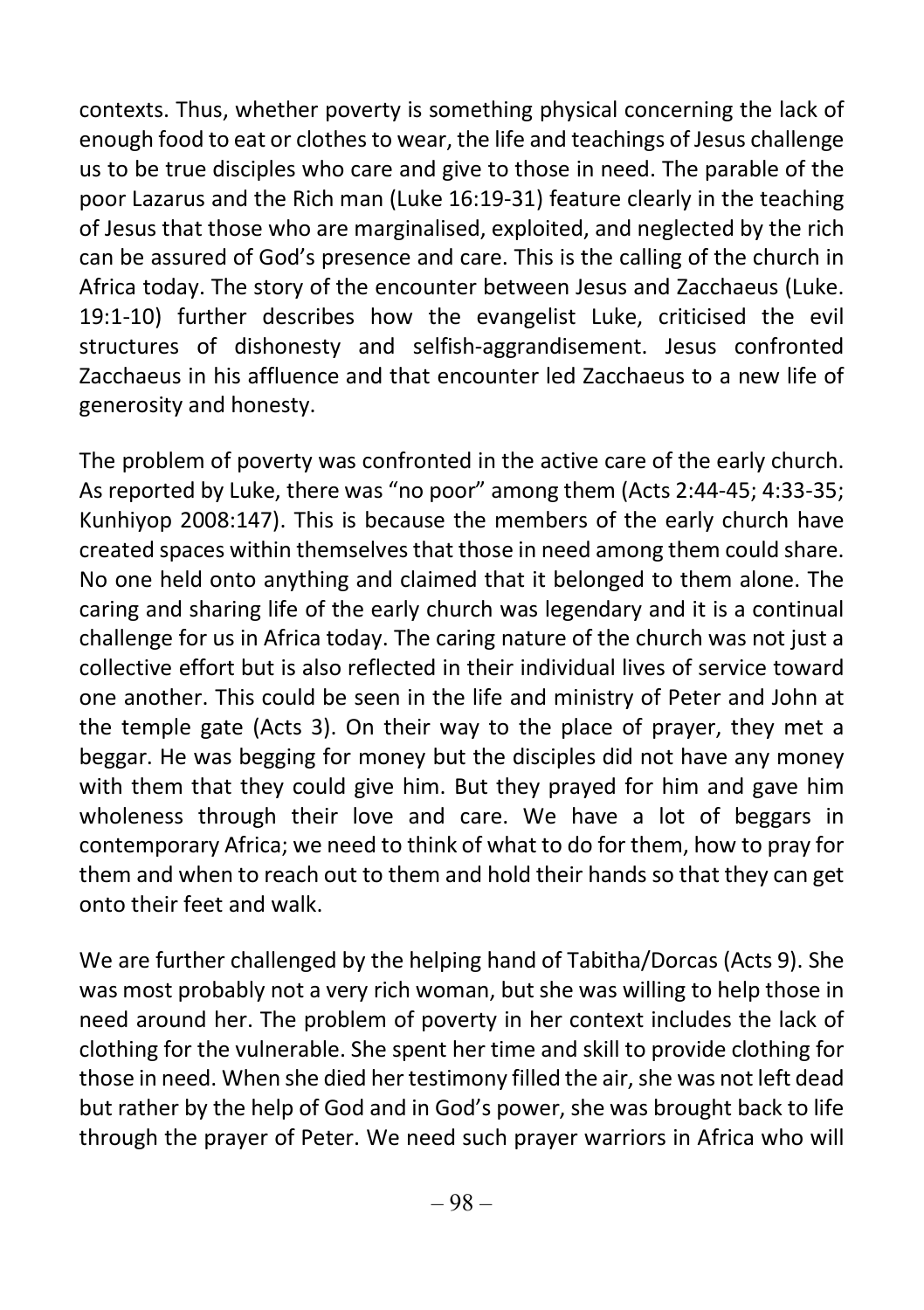be humble enough and willing enough to listen to the needs of people in context and always be ready to take those needs to the Lord in prayer.

In the life and ministry of the apostle Paul, we could see the interface of need/poverty and satisfaction/supply. Some passages present us with the record of Paul's calling and the Church's example of help to those in need (Rom 12:13; I Cor. 16:1-2; 2 Cor. 8:1-4; 9:1-2). Within these verses, we can see his challenging principles of giving in love and hope thus identifying and meeting the needs of the church with the gifts of God's grace. The brother James also called for justice to the poor (James. 2:1-6). This is done in the context of ecclesial segregation especially between the rich and the poor. But James, through the power of the Holy Spirit, admonishes the Church to be Christ-like and humble, persevering in good deeds that actively characterise their faith in Christ.

From the above exploration of poverty and being poor in the New Testament we could see that the phenomenon does not only entail material poverty but also spiritual poverty. In one sense poverty is good and desirable, for it is only in our state of spiritual and ethical poverty that God's grace and mercy will be manifested to help us. Nevertheless, despite evidence of people who suffered from material poverty, they were never neglected by the Church. When help was called for, believers, both individually and collectively, strived to meet the needs of those within the Church community. In what follows in this contribution we shall briefly reflect in terms of some further elaboration on the nature and calling of the Church as a community of active responsibility even to the conditions of the poor among us in Africa.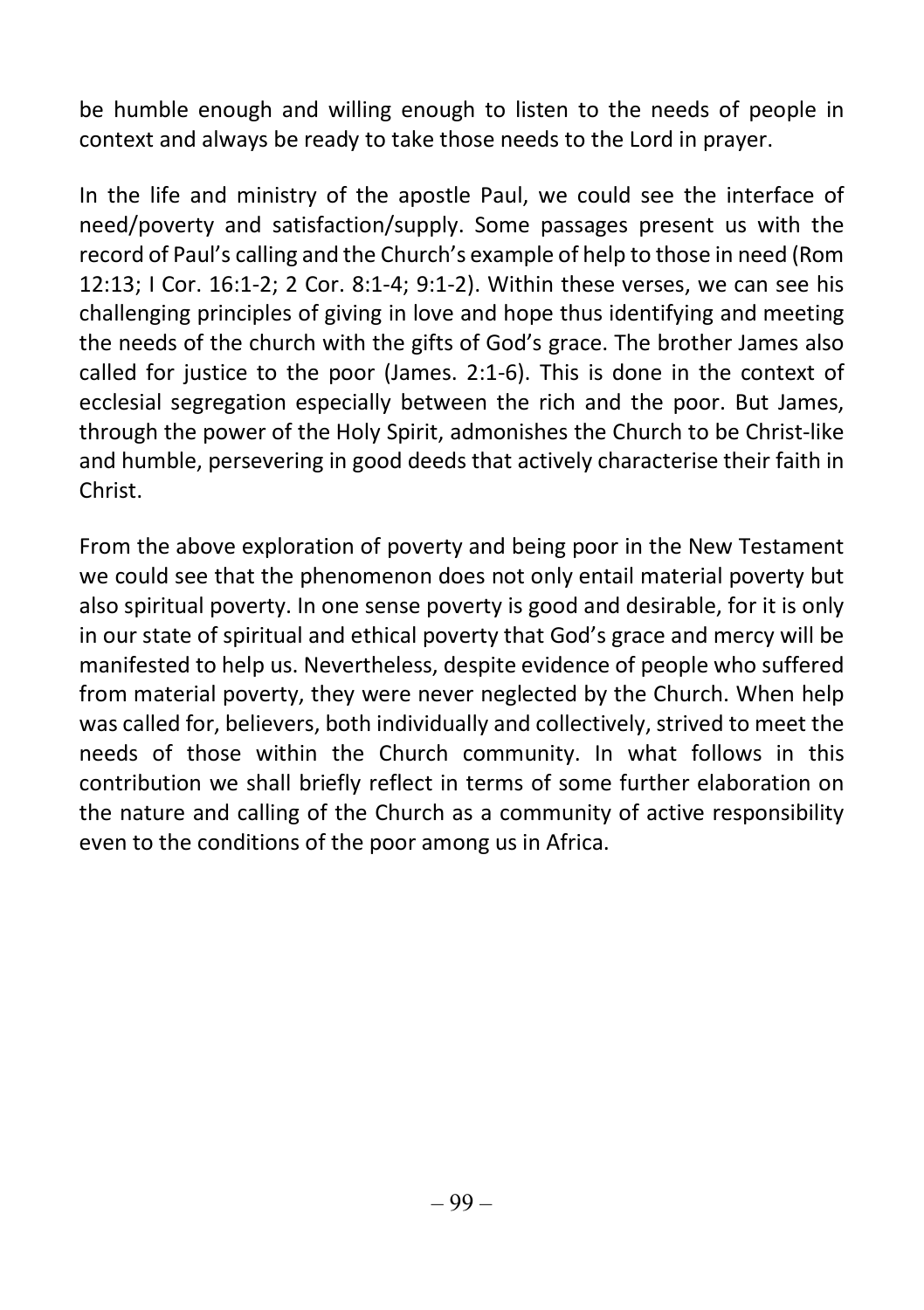## Theological logics<sup>3</sup> for a transformative public theology in Africa

The leading question that we wish to closely ponder upon and respond to within this contribution is this: what can, and should Christians do, in Africa, about the problem (and crime) of poverty? This is where we need to reflect on some useful theological logic to meaningfully and responsibly respond to the problem of poverty in Africa. One of the big challenges before us is to learn from our mistakes and see how to start living better for and with others. Our failure to know where our mistakes are will continue to keep us within its darkness but the moment we realise where the problem lies will be our moment of liberation from it. We must not deny the presence of poverty and suffering in Africa and we cannot claim that we are innocent. Sampie Terreblanche, a respected South African economic historian has amply shown how Christianity has been used as a tool for colonisation and segregation (Terreblanche 2002). In other words, it has been abused as a tool for oppressing and impoverishing the other (the black other etc). Early in this essay, we have seen Kunhiyop's observation in the sense that Christians are also "complacent" about the poor condition of life in Africa. This kind of passivity is also an addition to the problem, not its solution. But at this point, we need to think and act better in order to lead the way for the liberation of Africa from the deadliness of poverty. Our theology at this point must be an existential one, in that it should be concerned about the possibility and the flourishing of life.

We need to note with Sider once more that we as Christians live in such a way that there are "rich Christians" within the "age of hunger" (1977). There is no doubt that "hunger" in this context can be interpreted from different metaphoric perspectives including of course the spiritual hunger for the word of God. John Stott among other evangelical Christian theologians and writers insists that Christians around the world need to be people of the gospel. We

<sup>&</sup>lt;sup>3</sup> The idea of 'theological-logic' comes from the contribution of Russel Botman and its reception by Dirkie Smit (Botman 1994; 2002; Smit 2015:3-13). This notion points us to the new pattern of life and thinking of Christians from a theological perspective.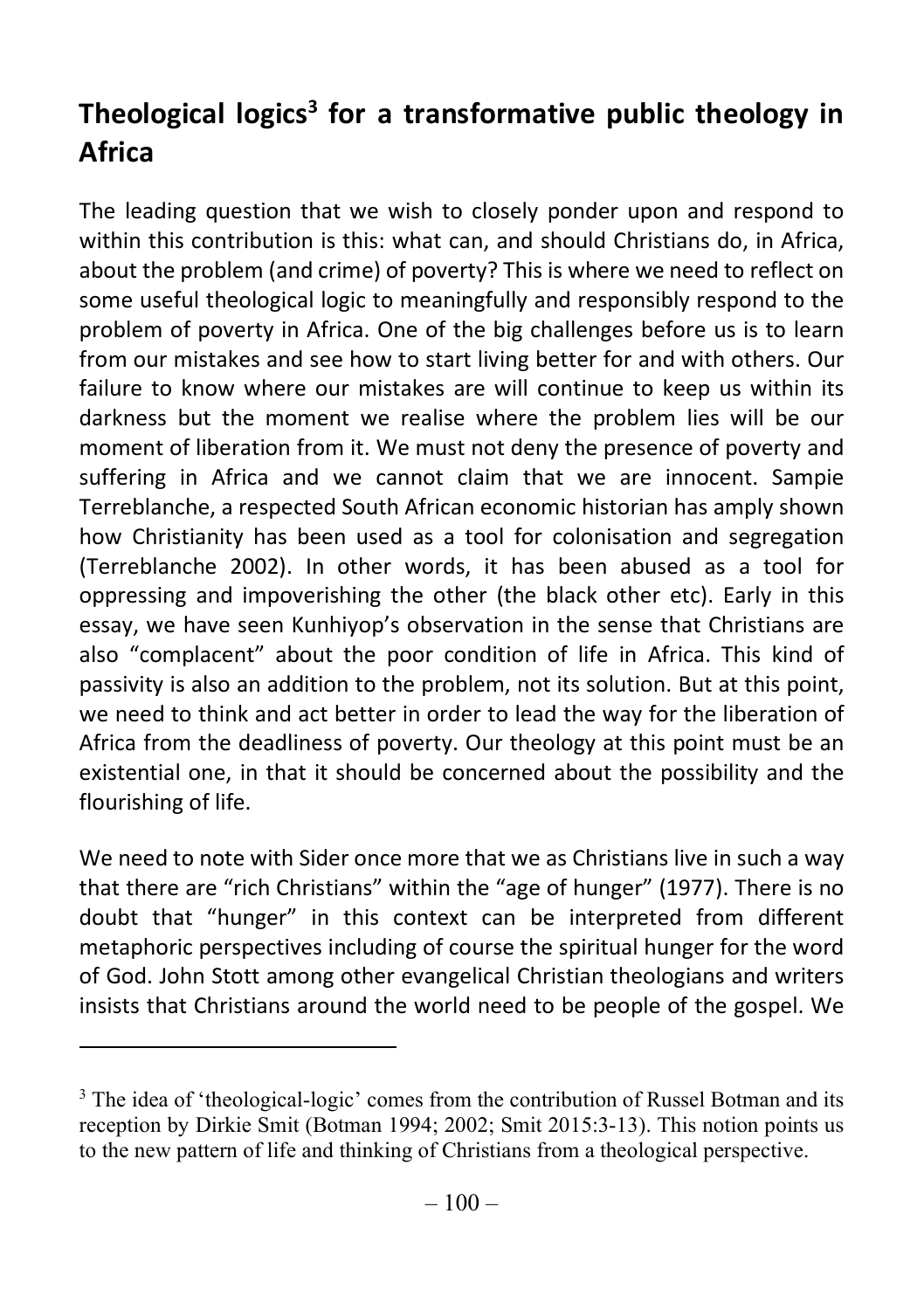need to share "God's word for today" (1992). If the need of our context includes economic and ecological needs, we cannot turn a blind eye to it. The Bible has been given to us as a faith community, yes, for theological and spiritual formation and transformation, but also the social-ethical formation and transformation of our ordinary lives and societies. There is the need to use biblical teaching and principles for social change in the sense that we see the coming of justice in our socioeconomic life in Africa and beyond. E. Calvin Beisner has critically argued that we need to be "compassionate" in the way we use our God-given resources in a "world of scarcity" (1988). This act of "compassionate" care and justice is what we need in contemporary Africa to adequately face and transform our socio-economic challenges. This is a good and useful theological logic<sup>4</sup> that cannot be overemphasised.

Denise Ackermann also joined the lead of theologians, from a South African context, on how we need to theologically and responsibly respond to our African socioeconomic problems, not least the problem of poverty. Ackermann argues that we need to acquire the art of sharing the blessings of God with freedom. This is the act of knowing when "enough is enough" (2014:237). Ackermann rightly saw herself in a way different from those around her and her radical view prompted her to a new way of speech when she admits that, "I am a 'have' living in the world of great need" (2014:237). This is the actual starting point of our transformation in Africa when we come to the moment of truth, the Kairos that brings us to the light of who we are and where we are so that we can know what we need to do, not only differently, but usefully for and with others who are not us in many ways.

Our new vision of ourselves in relation to others is a good theological logic that reminds us of our unity and responsibility in Christ. Ackermann, after long heart-pounding discussions, faced the fact that "I resort to the truth that everything on earth belongs to God, that all I have is temporary, to be held in trust, to be accounted for, and to be used wisely" (2014:264). This is what we need our "rich" Christians and political elites to learn to do, to learn that we

<sup>&</sup>lt;sup>4</sup> I borrow the notion of "theological logic" from our late Vice Chancellor and theologian Prof. Russell Botman (Stellenbosch University) as well as its articulation by Dirkie J. Smit in Botman's memorial lecture.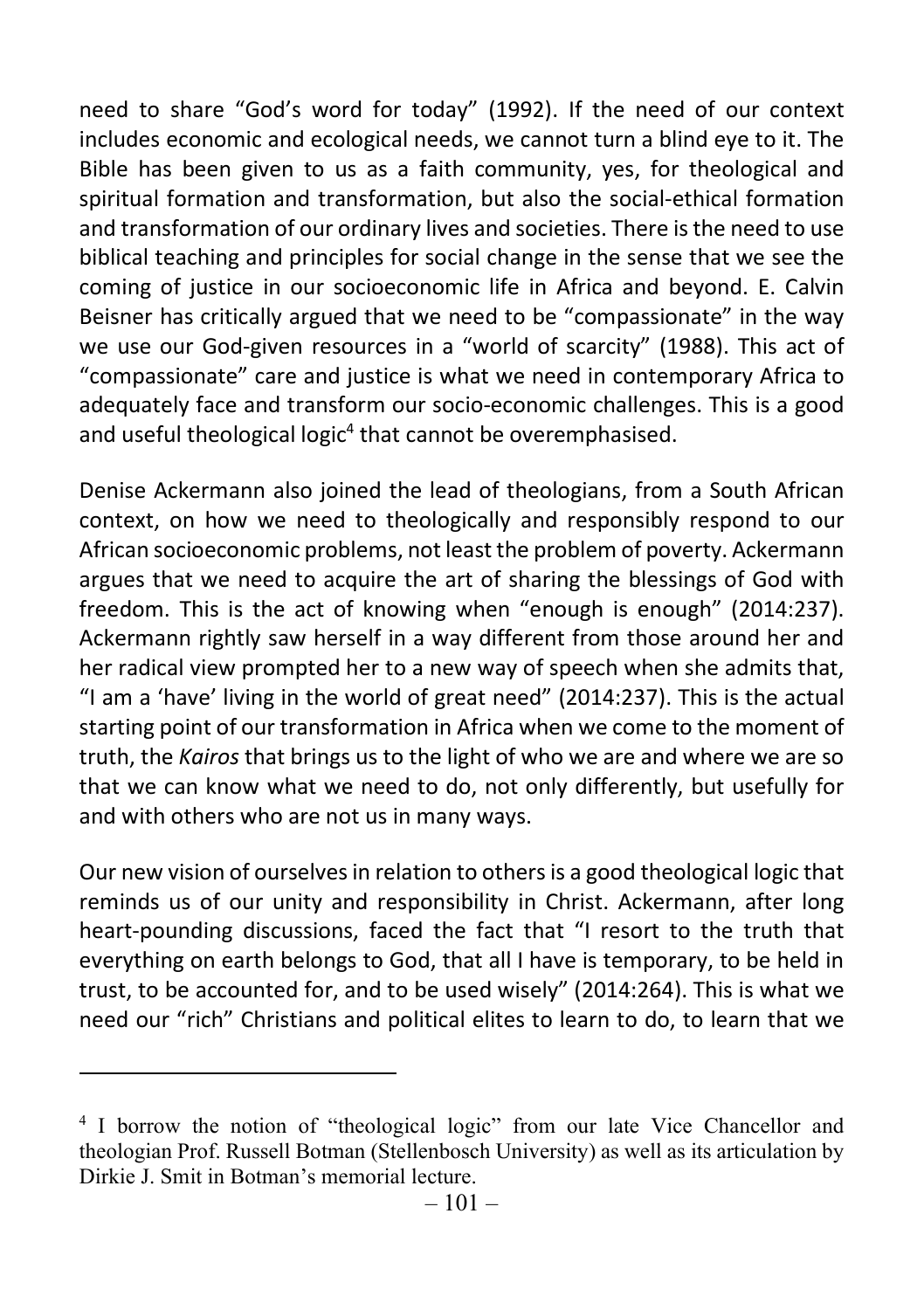are co-human beings in the world of need and that we are all stewards of God's blessings. This is when we need to stand up to our calling for compassionate justice, active solidarity and faithful stewardship.

As a Christian community another theological logic that we need to consider is our understanding of the fact that we are called into the household of God (Eph. 2:11ff). Living in God's household entails living together and with responsibility, with a great sense of love and sensitivity to the needs of others. In Ackermann's words, "Living together in a household signals interdependence, relationship, belonging and the common desire to keep the household sustainable, both socially and economically" (2014:271). Jesus has called us into an "abundant life" in Him. We must not trivialise this "life" to material affluence alone, but we cannot lose sight of the fact that we are given life and one another to experience the richness of the blessings of life together. We need to constantly rethink our theology within categories that can be useful towards providing a viable and enjoyable life together (McFague 2001).

Stanley Hauerwas, one of the leading American ethical theologians, reminds us that as Christians we need to be "A Community of Character" which will be our stepping stone towards building or constructing a useful Christian social ethics (1981). The character that we must have and also exhibit from the Church into the larger world context is the life of Christ (Phil. 2:5-11). But first of all, we need to learn to be conforming daily to the image of Jesus Christ (Rom. 12:1ff). We need to be people of godly character. Kunhiyop succinctly mentioned that we need to learn to be the "salt and light" of the world according to the teaching of Jesus Christ (2008:154). Within our Christlikeness, we need to be active in upholding "human dignity". This is our act of sharing the gospel of Christ in practical ways as we follow His example while also setting a good example for others to follow (Kunhiyop 2008:155).

Kunhiyop agreeably sees our need to responsibly respond to the plight of the poor as part of our gospel to them when he said, "A proper response to the poor involves presenting the whole gospel" (2008: 157). We can also share God's blessings with those in need when we give to "charity" (2008:159). This is the gift of grace. We cannot tell the extent of help and blessing that our gift will do (cf. Matt. 25: 31ff; Ishaya 2017:132-146). From a general sociopolitical responsibility network we need to learn to suggest, accept and "implement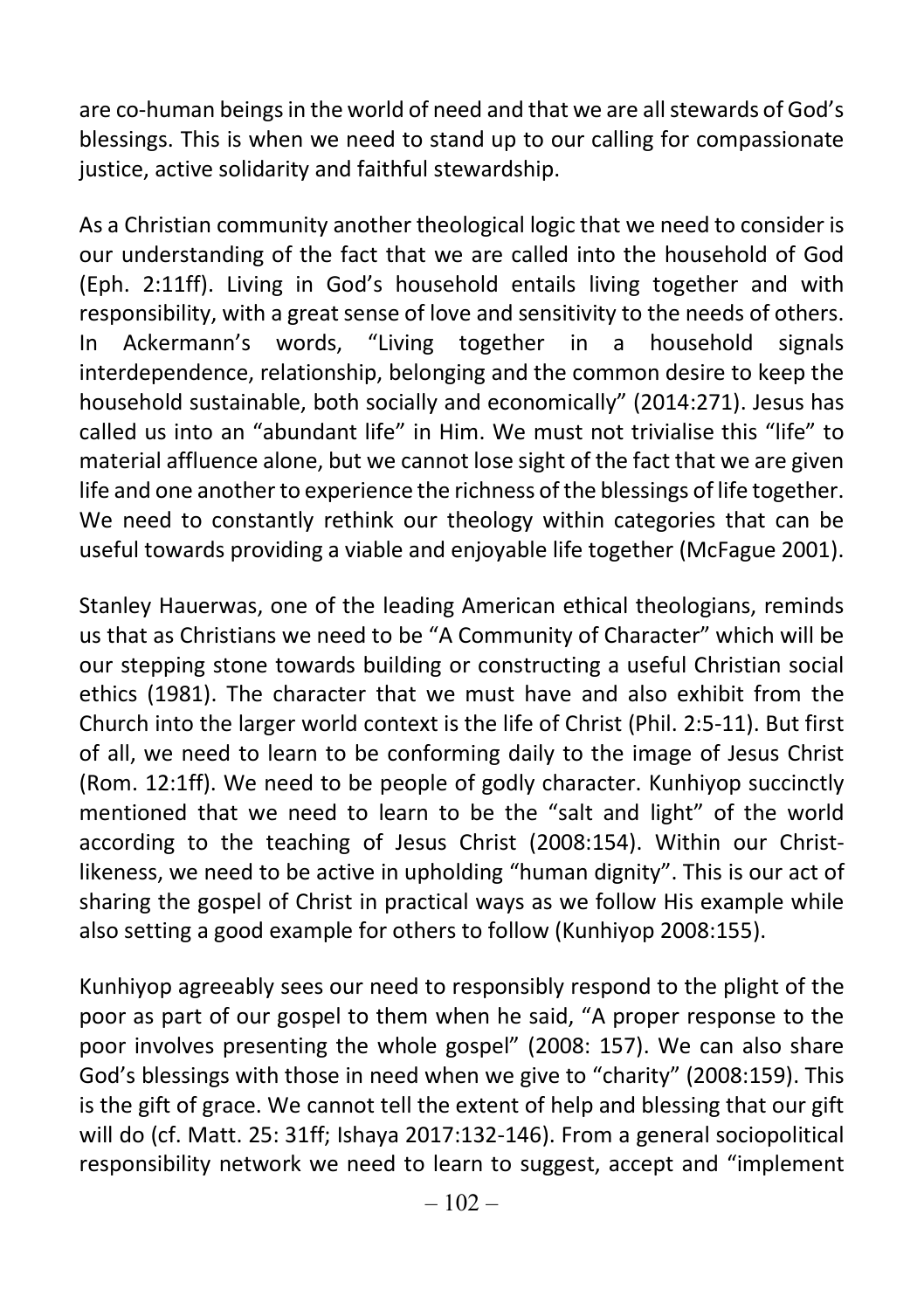policies that help the poor" (Kunhiyop 2008:160). Wilbur O'Donovan suggests that the Church and the State (government) must work together against the deadliness of poverty when he said, "Human governments also have the authority to take actions which will help to relieve conditions of extreme poverty" (2000:147; O'Donovan 1996). We can help alleviate poverty continuously by creating and sustaining "Church-based NGOs" (Kunhiyop 2008:161). Through these Church-based NGOs, we can strategically provide what O'Donovan calls "the principle of empowerment" (2000:156). The Church can empower its members and even trained pastors towards becoming actively involved in living useful and profitable lives in the world.<sup>5</sup>

Dewi Hughes in his book Power and Poverty helps us to see God's role in giving and managing the blessings of life in the world. The blessings include material blessings as well. He calls the Church to its proper role from her selfunderstanding as "God's Governed Society" namely the Church (2008:191). We need to always realise that we are in the ordered society of the Supreme Ruler (2008:193). The Church must understand itself as a gathering community, (i.e., local assembly) for the making of disciples while actively getting involved in helping for the flourishing of life. The Church is also seen as a suffering community (2008:200). This does not mean that we should be complacent with suffering especially when it comes with injustice, or when it can hopefully be avoided, but more than that the Church needs to know its identity as a joyful community (2008:208). The Church must also be a community that speaks God's words (2008:225). This is the advocacy nature

<sup>&</sup>lt;sup>5</sup> Let me briefly share a story from Nigeria (especially for international readers). At ECWA Theological Seminary Kagoro, Nigeria where I currently serve as lecturer, the vision of equipping pastors for the pulpit ministry and beyond came about under the visionary leadership of Prof. Sunday B. Agang whose ideas with Dr. Dennis Shelly, a missionary from America, led to the establishment of the Skill Acquisition Center at the Seminary. Earlier they had started a Seminary fish pond which produces fish for staff and students. Right now students at the Seminary are being trained to serve not just from the pulpit but also as active people for social development. This engagement with society gained some good theological grounding in the introduction of the Master Degree Program called, "Christian Theology and Public Policies." Presently, the Seminary has extended it to the PhD level. These are interesting developments in the Seminary that will surely continue to help to make our theology public and relevant in context.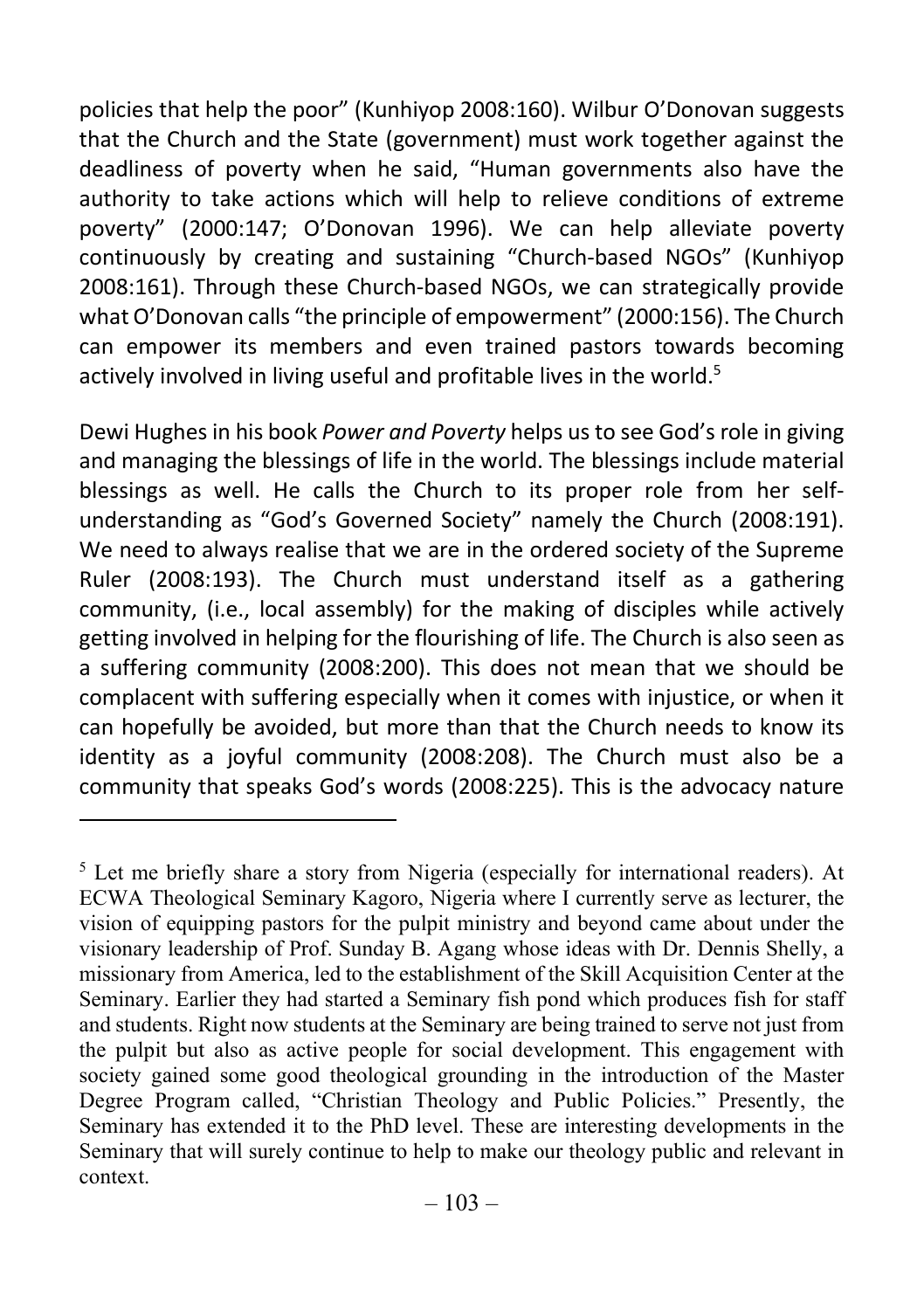and calling of the Church in the world. The Church as we shall see as we finish up this section must closely understand itself as the community of the Kingdom of God.

Stanley Hauerwas in his Christian Existence Today argues that there is an interface of life between the Church and the World (Hauerwas 1998). There is life within and between both realities. In our search for a useful public theology in Africa, we need to critically reflect on how the Church and the World (State?) can meaningfully enrich each other. We need to also understand that there is "living between" both entities. Following Wessel Bentley and Dion Forster from the South African perspective, we are called to think about our theological logic of negotiation for an inclusive society whereby religion is seen as a means to an end and not an end in itself. The interface between Church and State should be one of creative existence that enriches both entities (Bentley and Forster 2012).

The Church as the Kingdom of God has its context and task within a particular life and world context. Dion Forster's contribution to the collection of essays on the relationship of the Church and the State is titled, "God's Kingdom and the transformation of Society" (Bentley and Forster 2012:73). In his contribution, he presented something that is an almost controversial option for a secular state as one that represents God's common grace in a free society within which everyone could live and flourish with dignity. Forster certainly did not opt for a godless society, or even an anti-God society which is a common ideological understanding of being "secular" in many contemporary understandings. But rather the Church has a prophetic calling in light of its God-given responsible space and actions: "Christians have God-given responsibility to engage any power, whether an individual or an institution, that acts contrary to the principles of the Kingdom of God and the Gospel of Christ" (2012:78). It is interestingly agreeable and challenging to note from Forster's view that, "[e]very believer is to be a prophet, listening for the will of God in society and living to see that will enacted" (2012:78). He further concludes his challenging essay with the following words, "The Kingdom of God, as expressed in both the Old and New Testaments of the Christian Scriptures, espouses social justice, economic responsibility, peace for all people and stewardship of the earth's resources" (2012: 81). In this light, we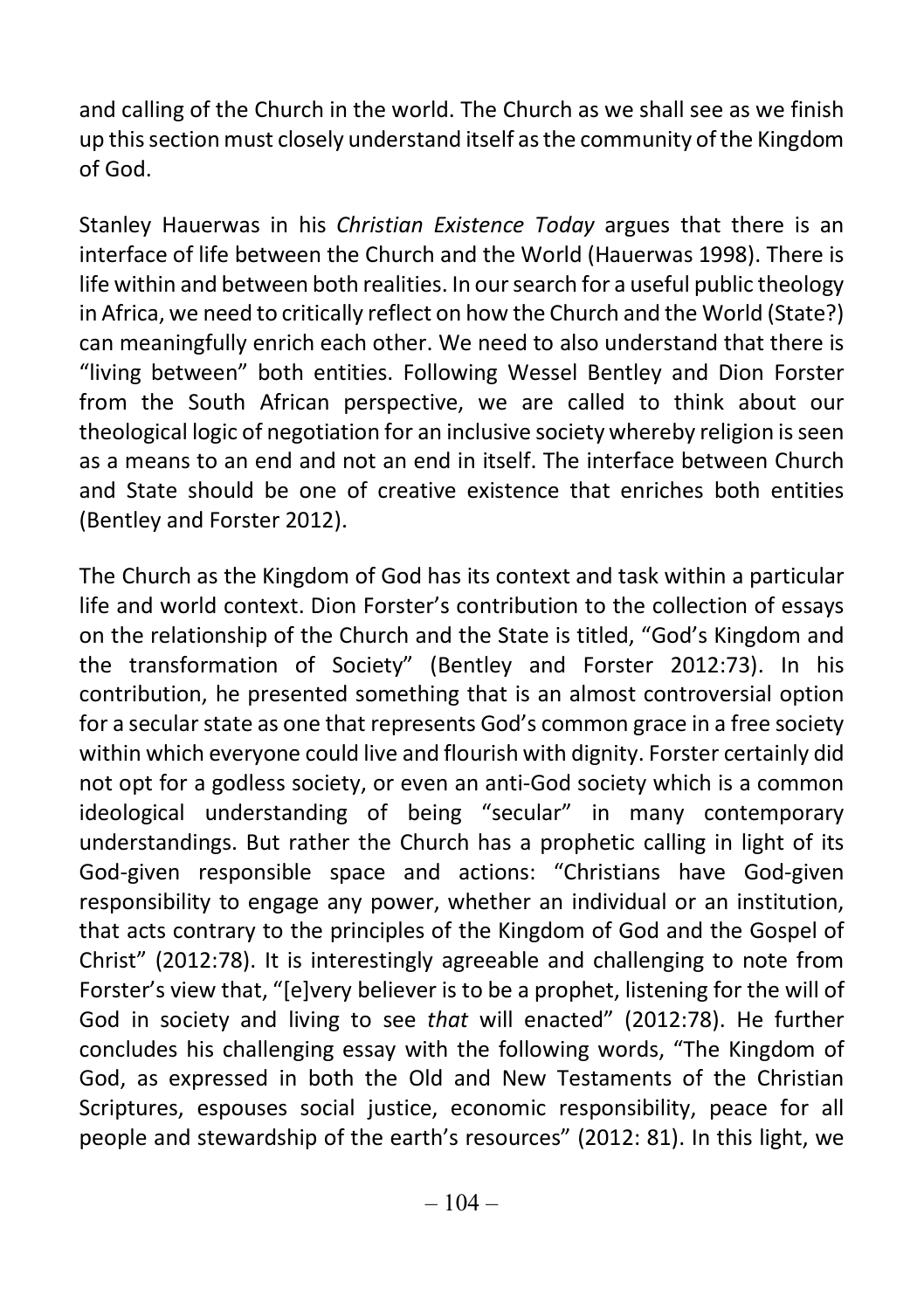need a public theology in Africa that lives and thrives within the framework of the Kingdom of God in the world.

In agreement with practical-public theologians like Jürgen Hendriks (Hendriks 2004; 2016:1-16), Russel Botman (1994; 2002); Allan Boesak (Boesak 2014:1055-1074) and Dirkie J. Smit (Smit 2007:431-454; 2015:3-13), our African theology must be deeply biblical, with the sense of its identity, vision and mission rooted in the gracious, generative and generous love (agape) of God revealed through the incarnational presence of Jesus Christ. We need a public theology that is characterised by fellowship/companionship (koinonia) and service (diakonia) that will transform and empower the African contexts to be communities that God desires. This is the vision for active relational responsibility that challenges and changes the present status quo to the life context of compassionate justice and prophetic witness of the abundance of life given by God for all His people against the harsh, exclusionary, and dehumanising presence of poverty in Africa.

### Conclusion

In conclusion, the above contribution attempts to call for a creative response to the problem of poverty in Africa from biblical-ethical paradigms. In what has been discussed above this article has moved the idea of poverty from a sociopolitical sense and systems to the inner human sense. Thus, it argues that poverty is not necessarily a lack of what is needed but rather the injustice of other human beings within a given system through their ideological thoughts and lifestyle that makes life difficult for many. Poverty in Africa is not the lack of recourses but the lack of good ethical responsibility on how to creatively and constructively use what has been given to the common good of everyone. Secondly, the article received the "theological-logic" of Botman into another dimension, namely, the theological-ethical dimension. This notion as the new Christian pattern of reasoning and action has been used in the areas of discipleship in conversation with Dietrich Bonhoeffer's contributions (Botman 1994; 2002; Smit 2015:3-13)). But in this contribution, it has moved to the sphere of the theological-public-ethics of the human life of responsibility. This does not intend to neglect the original emphasis on discipleship but rather to add to it by applying it to the social ethical and life of the Church in the context of poverty in Africa. These notions may not seem novel to many South African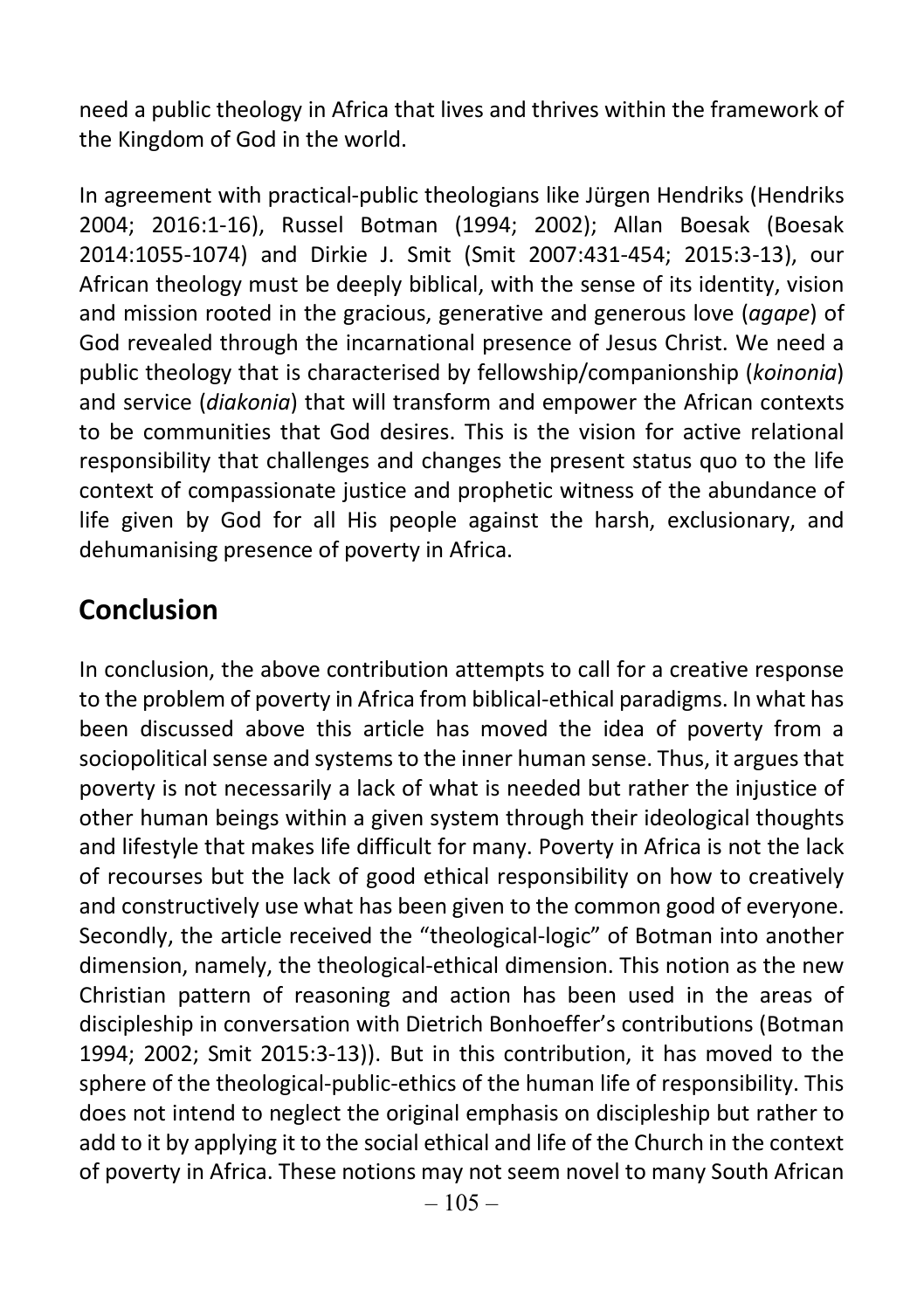readers, nevertheless, the conversation with Samuel Waje Kunhiyop has brought another voice into the conversation that may not have been very widely known or used.

The painful presence of poverty and its disastrous effects have not been neglected in this essay. A few instances have been highlighted as points of departure. We have also reflected alongside very important voices of biblical theologians who have given meaningful contributions in various contexts and from various points of interest. Nevertheless, our concentration has been on how to suggest the rise of a public theology in Africa that can be useful in addressing the problems of poverty in our contemporary contexts.

We have discussed biblical principles given by God and exemplified by God's people on how the poor should be treated. If we take those thoughts seriously, we shall surely have good and meaningful achievements in our theological interest for a public theology that addresses the poor conditions of life. We also need to continue to think and rethink our theological logics from different perspectives and in conversation with different scholarly interests and possible suggestions with interest on thoughts that help us to better understand the Bible and our Christian traditions in contexts and how they can be utilised to better thoughts and actions for a better life.

Poverty can be avoided in Africa if we choose to be true to the kind of life that God has called us to live. We must never lose sight of our calling and ministry to the other. The Church must continue to be a hopeful agent for the world. This will lead us into the complex and simple obedient actions that will eventually renew our lives and contexts. The idea of transforming society for a better understanding of God and ourselves has been our leading vision. Within this calling, we shall continue to encourage the Church and various theological institutions (Seminaries and Universities) to think and articulate these truths and produce materials and manpower that will be useful in actually transforming our lives and world.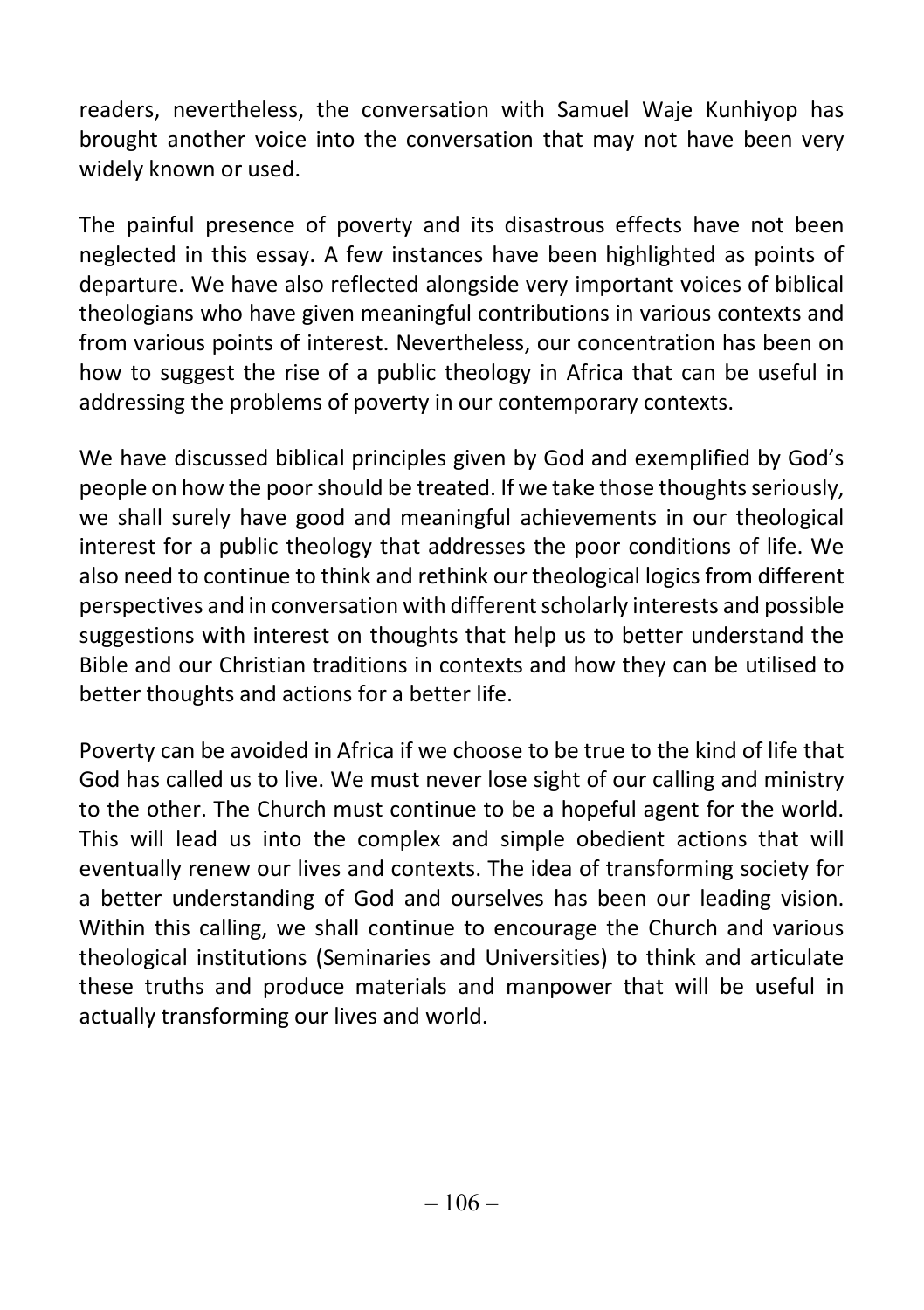### Bibliography

Ackermann, D. M. (2014). Surprised by the Man on the Borrowed Donkey: Ordinary Blessings. Cape Town: Lux Verbi.

Adei, S. (2010). Wealth and Poverty in Tokunboh Adeyemo (ed) Africa Bible Commentary. Nairobi: World Alive Publishers.

Agang, S. B. (2016). When Evil Strikes; Faith and the Politics of Human Hostility. Eugene, Oregon: Pickwick Publications.

Agang, S. B. (2017). "Globalization and Terrorism: Corruption as a Case to Ponder," Kagoro Journal of Theology Vol. 2, No. 1,1-20.

Agnag, S. B. (2017). No More Cheeks to Turn?. Carlisle, UK: Hippobooks.

Atwood, M. (2008). Payback: Debt and the Shadow Side of Wealth. Toronto: Anansi Press.

Beisner, E. C. (1988). Prosperity and Poverty: The Compassionate Use of Resources in a World of Scarcity. Westchester, Ill: Crossway.

Bentley, W. and Forster, D. A. (eds) (2012), Between Capital and Cathedral: Essays on Church and State Relationship. Wierda Park: University of South Africa.

Boesak, A. A. (2014). A Hope Unprepared to Accept Things as they Are:' Engaging John De Gruchy's Challenges for 'Theology at the Edge.' In Robert Vosloo, Hendrik Bosman, JH Cilliers, Mary-Anne Plaatjies Van Huffel, JA Van den Berg and D P Veldsman (eds), Ned Geref Teologiese Tydskrif, Deel 55, Supplementum 1, 1055-1074.

Botman, R. H. (1994). Discipleship as Transformation? Towards a Theology of Transformation, Unpublished Doctoral Dissertation, Bellville: University of the Western Cape.

Botman, R. H. (2002). The end of hope or new horizon of hope? An outreach to those in Africa who dare hope. Ned Geref Teologiese Tydskrif, Deel 43 Nommers 1 & 2 Maart & Junie, 22-31.

Brubaker, P. K. (2001). Globalization at What Price? Economic Change and Daily Life. Cleveland: The Pilgrim Press.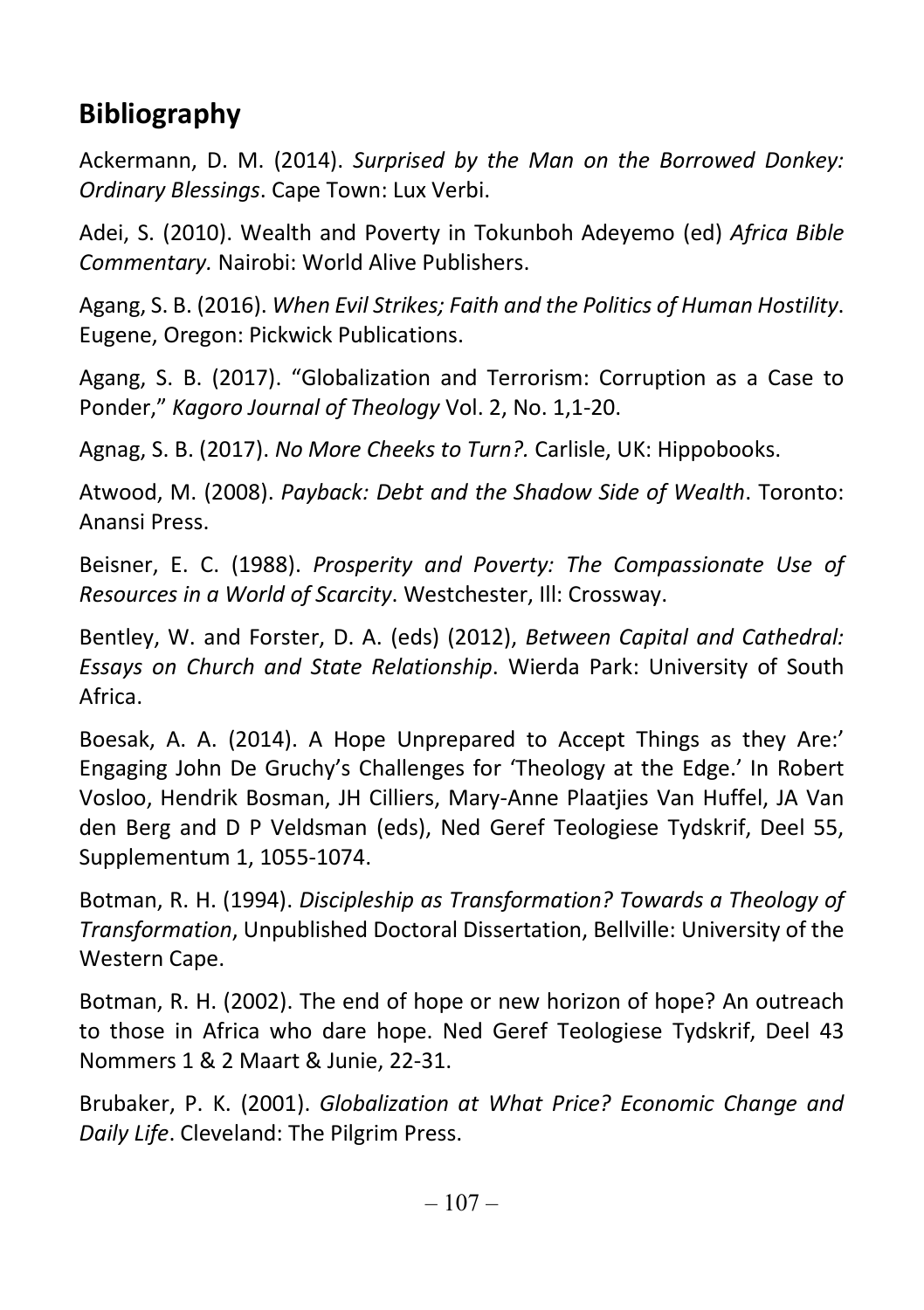Cavanaugh, W. T. (2008). Being Consumed: Economics and Christian Desire. Grand Rapids: Eerdmans.

Childs Jr. J. M. (2000). Greed: Economics and Ethics in Conflict. Minneapolis: Fortress Press.

Gelin, A. (1964). The Poor of Yahweh. trans. Kathryn Sullivan; Collegeville: Minn: Liturgical Press.

Gutierréz, G. (1991). The God of Life, trans. Matthew J. O'Connell. Maryknoll: Orbis.

Gutierréz, G. (2013). In the Company of the Poor: Conversation between Dr. Paul Farmer and Fr. Gustavo Gutierrez, ed. Michael Griffin and Jennie Weiss Block. Maryknoll: Orbis.

Gutierréz, G. (2015). On the side of the Poor: The Theology of Liberation. Coauthored with Cardinal Gerhard Luwig Müller. Maryknoll: Orbis.

Hauerwas, S (1981). A Community of Character: Toward a Constructive Christian Social Ethic. Notre Dame: University of Notre Dame Press.

Hauerwas, S. (1998). Christian Existence Today: Essays on Church, World, and Living in Between. Grand Rapids: Brazos Press.

Hendriks, J. H. (2004). Studying Congregations in Africa. Wellington: Lux-Verbi-BM.

Hendriks, J. H. (2016). Public Theology and Spirituality. KaJoT Vol. 1, No. 1: 1-16.

Hoppe, L. J. (1987). Being Poor: A Biblical Study. Wilmington, Delaware: Michael Glazier.

Hughes, D. and Bennett, M (2006). God of the Poor: A Biblical Vision of God's Present Rule. Milton Keynes: Authentic.

Hughes, D. (2008). Power and Poverty: Divine and Human Rule in a World of Need. Nottingham: Inter-Varsity Press.

Ishaya, U. T. S. (2017). Poverty Eradication in Development Process: Moral Mandate for the Church and Society in Africa. Kagoro Journal of Theology (KaJoT) Vol. 2 NO. 1,132-146.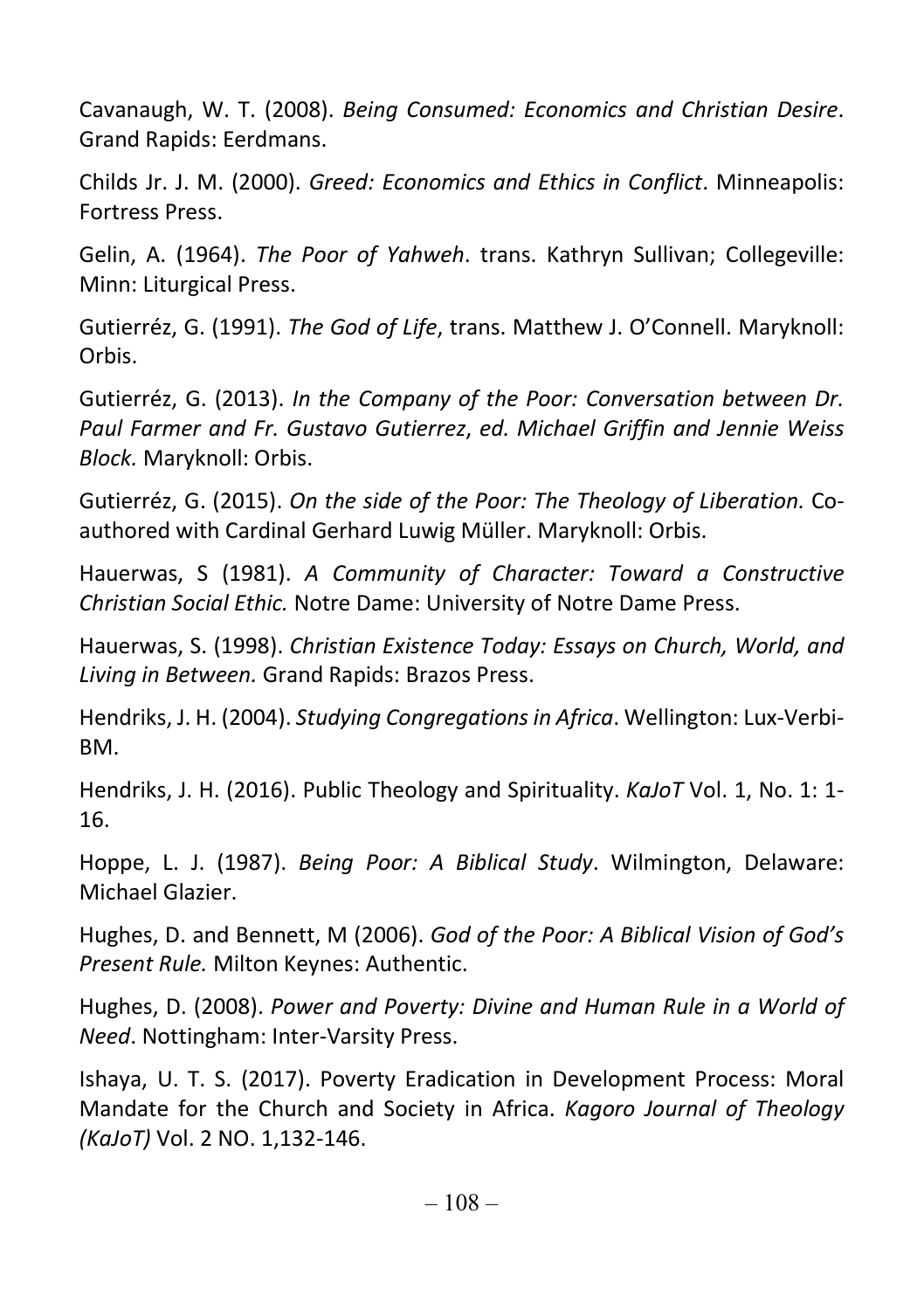Kajom, D. H. (2015). Violence and Peace Initiative in Nigeria; A Theological Assessment of the WCC's decade to overcome violence and volatile Nigerian Polity. Kaduna: Pyla-mak.

Kinoti, G. (1994). Hope for Africa and What the Christian Can Do. Nairobi: Africa Institute for Scientific Research and Development.

Kunhiyop, S. W. (2008). African Christian Ethics. Grand Rapids/Nairobi: Zondervan & World Alive Publishers.

 Mbeki, M (2009). Architects of Poverty: Why African Capitalism Needs Changing. Johannesburg: Picador Africa.

McFague, S. (2001). Life Abundant: Rethinking Theology and Economy for a Planet in Peril. Minneapolis: Fortress Press.

Michael, M (2015). The Old Testament and the African People: Engaging Critical and African Perspectives. Kaduna: Pyla-mak Publishers.

Naudé, P. J. (2010). Human Dignity in Africa: Sketching the Historical Context. Scriptura 104, 221-230.

O'Donovan, W. (2000). Biblical Christianity in Modern Africa. Carlisle: Paternoster Press.

O'Donovan, O. (1996). The Desire of the Nations: Rediscovering the Roots of Political Theology. Cambridge: Cambridge University Press.

Sider, S. J. (1977). Rich Christians in the Age of Hunger. London: Hodder and Stoughton.

Smit, D. J. (2007). The Notions of the Public and Doing Theology. International Journal of Public Theology I , 431-454

Smit. D. J. (2015). Making History for the Coming Generation—On the Theological Logic of Russel Botman's Commitment to Transformation. In The First Russel Botman Memorial Lecture. Stellenbosch: Sun Media, 3–13.

Stott, J (1992). The Contemporary Christian: Applying God's Word to Today's World. Downers Grove: IVP.

Terreblanche, S. (2002). The History of Inequality in South Africa: 1652-2002. Pietermaritzburgh: University of Natal Press.